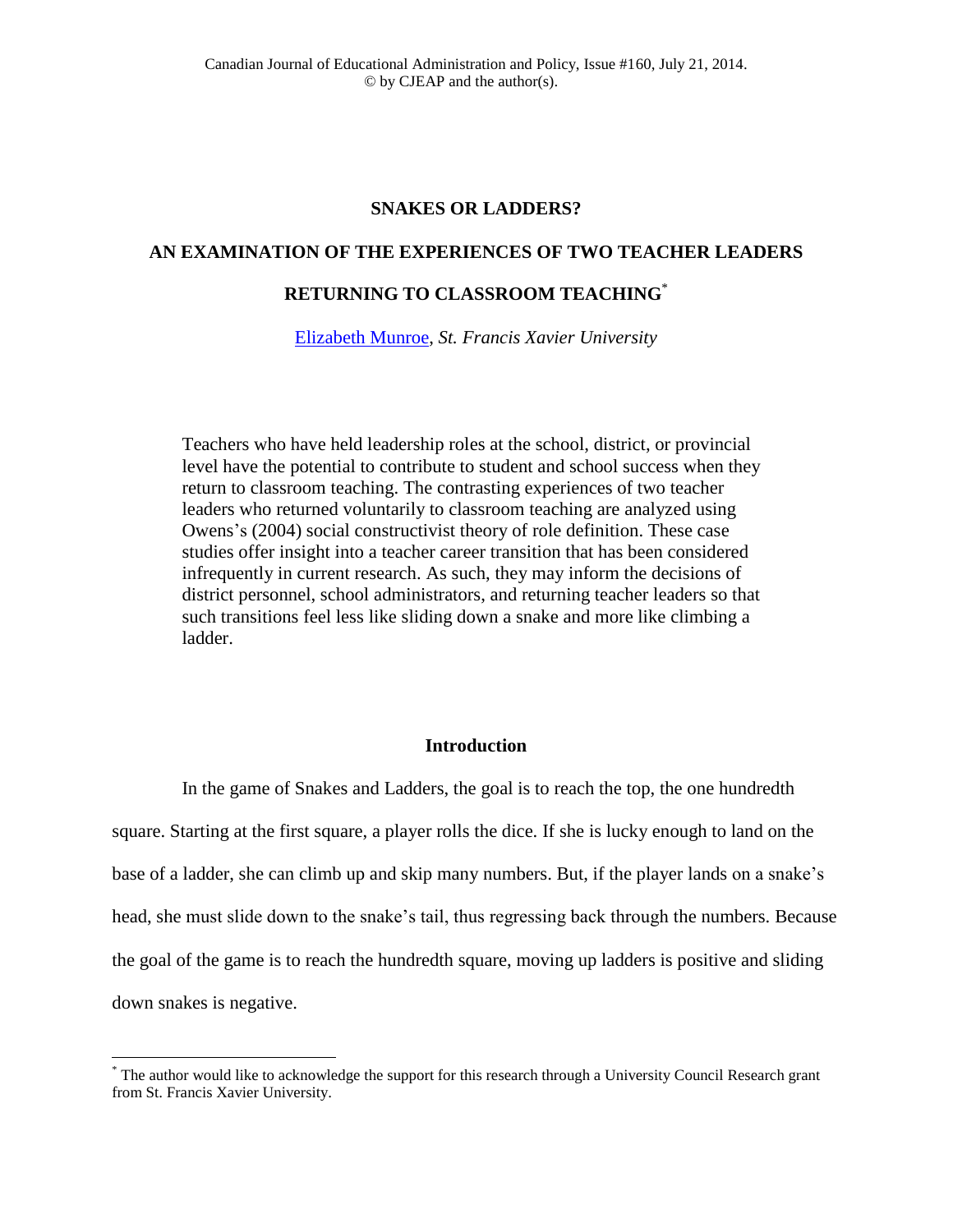In terms of a professional career, climbing the ladder is similarly widely accepted as positive. Most steps up the career ladder bring increased salary, responsibility, respect, and selfaffirmation. For teachers, going up the ladder may mean moving from classroom to school-based teacher leader or administrator, or to district or provincial leadership roles. Educators converse about such career moves using phrases such as "taking a new position as . . . ," "accepting the challenge to . . . ," or "moving on to . . . ," and most see the steps up the ladder in a positive light. When an expert teacher first moves into leadership, colleagues may comment about "taking the best teachers out of the classroom," but usually such a move is seen as a ladder. What terminology is used when a teacher leader who has worked in a formal leadership position takes a classroom teaching position again? Most frequently, the teacher leader is going "back" to the classroom. Is that career move similar to landing on a snake? Are there underlying tones of negativity in the phrase "going back to the classroom"? And, if that is the case, why?

Recently, I have sought to understand the experiences of five Canadian teacher leaders during their first year of returning to classroom teaching. For some of these teacher leaders, their return to the classroom was involuntary and, yes, their return seemed somewhat like sliding down a snake. For two of the educators, Susan and Debbie (pseudonyms), the career shift was completely voluntary—they returned to classroom teaching because they missed working with children. Did a voluntary return result in a more positive transition? Certainly both these teachers described considerable joy and satisfaction in working with students and being part of a school staff once again. However, Susan experienced specific sources of stress that at times made her feel as if she were sliding down a snake (Munroe, in press). Debbie had a far more positive experience, and the transition felt like climbing a ladder. The stories of Susan and Debbie are examined here, with particular reference to their familiarity with the school they were returning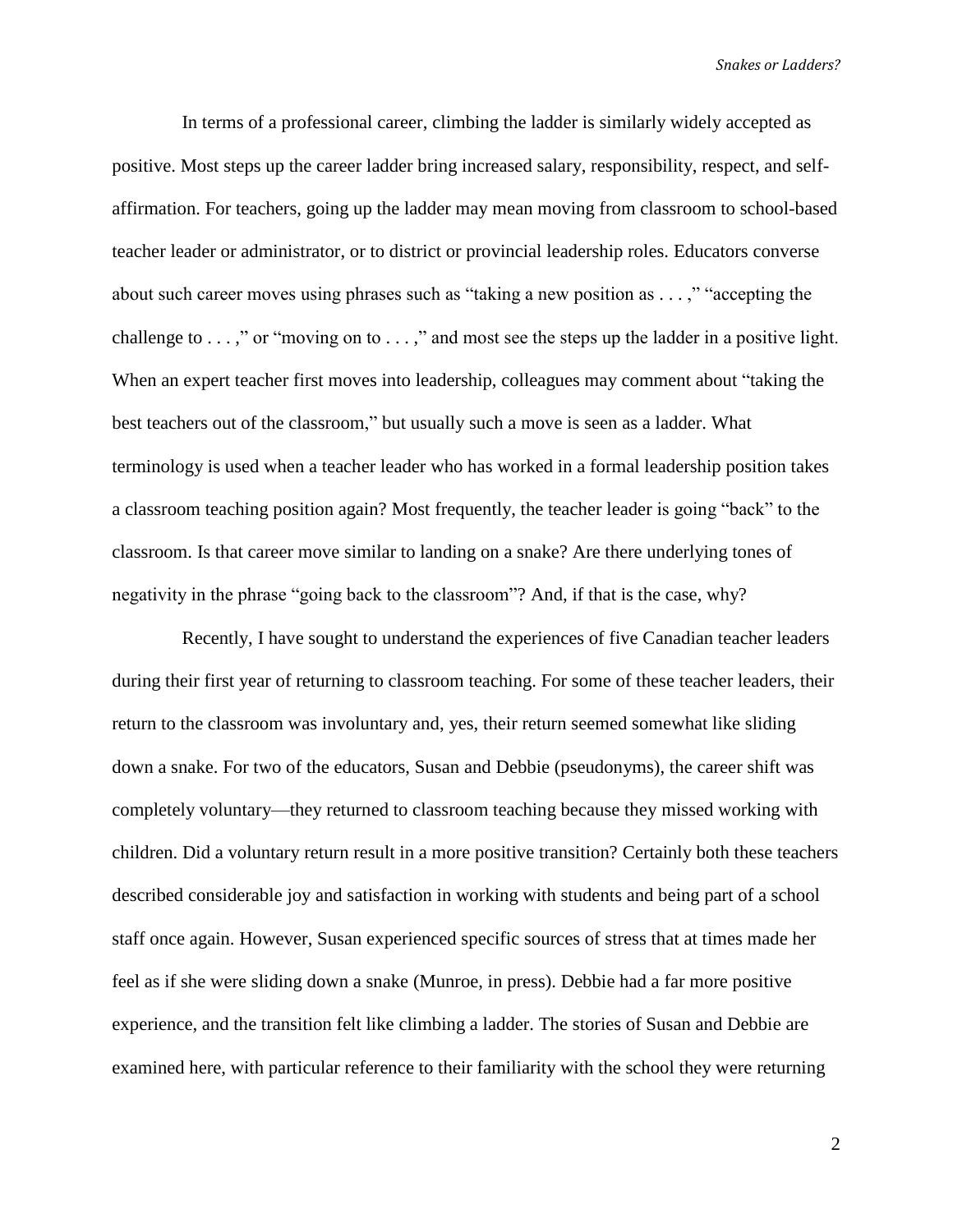to and how their roles were defined there. Those differences seem pivotal to their contrasting experiences.

#### *The Potential Contribution of Teacher Leaders*

Before writing specifically about Susan's and Debbie's experiences, I consider what has been written about the potential of teacher leaders to contribute to school improvement, the complexities of the teacher leadership role, and the experiences of other teacher leaders who have returned to classroom teaching. A *teacher leader* has been defined as "a teacher who assumes formally or informally one or more of a wide array of leadership roles to support school and student success" (Teacher Leadership Exploratory Consortium, *n.d.*, p. 37). *Formalized teacher leadership* is usually reflected in named positions, such as department head, mentor, or curriculum specialist, whereas *informal teacher leadership* is often described in terms of actions, such as "coaching peers to resolve instructional problems, encouraging parent participation, working with colleagues in small groups and teams, modeling reflective practice, or articulating a vision for improvement" (York-Barr & Duke, 2004, p. 263). Formal teacher leadership roles may remove the teacher from classroom teaching part time or full time and may even remove the teacher from the school, as was the case with the two teacher leaders featured in this paper.

In this era of emphasis on accountability and school improvement (Wood & Myer, 2011), teachers need to continue to learn about and implement effective pedagogical practices. External, single event professional development sessions are recognized as largely unsuccessful in changing practice (Gulamhussein, 2013; Joyce & Calhoun, 2010). Increasingly, the effectiveness of teachers working together within the school to improve their practice is being highlighted, and numerous authors have examined the role of teacher leaders in this setting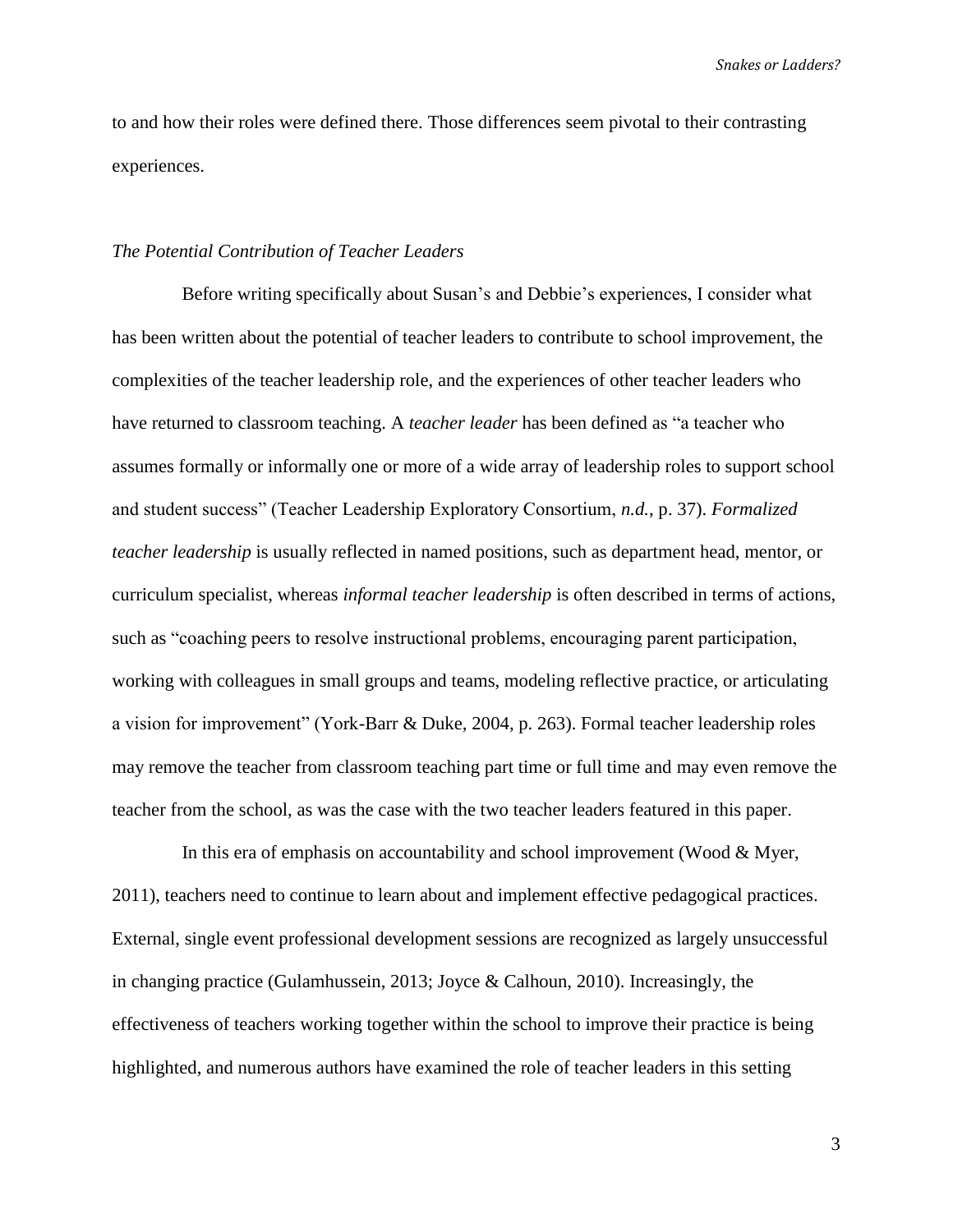(Barnett, 2013; Berry, Daughtrey, & Wieder, 2010; Crowther, Ferguson, & Hann, 2009; Muijs & Harris, 2003; Murphy, 2005; Nelson, Deuel, Slavit, & Kennedy, 2010; Schmoker, 2005). Teacher leaders may act as resource providers, data coaches, curriculum specialists, instructional specialists, classroom supporters, mentors, learning facilitators, and catalysts for change (Harrison & Killion, 2007). As such, they may contribute to teacher professional development (Lieberman & Miller, 2004) and have a positive impact on school improvement (Muijs & Harris, 2006). However, concrete findings confirming teacher leaders' effect on student achievement "may be difficult to achieve due to the fluid, complex, and context-specific nature of TL [teacher leadership]" (Taylor, Goeke, Klein, Onore, & Geist, 2011, p. 921).

## *Complexities in Teacher Leadership*

Many authors have emphasized the complexity surrounding the role of teacher leader, whether external to the school or part of the staff (Angelle & Schmid, 2007; Lynch & Ferguson, 2010; Smylie, 1999). Considering the hierarchy implied in the term *leader* (Fitzgerald & Gunter, 2008), it seems paradoxical for a teacher to be both a "trusted colleague and a resource for instructional improvement" (Mangin & Stoelinga, 2011, p. 48). The adoption by some administrators of "socially constructed, collected, distributed, shared, or co-leadership" approaches (Grogan & Shakeshaft, 2013, p. 112) may serve to disrupt the traditional authoritarian concept of leadership to the extent that teacher leaders may work effectively with other teachers, but Donaldson, Johnson, Kirkpatrick, Marinell, Steele, and Szczesiul (2008) warned that "the norms of autonomy, egalitarianism, and seniority continue to exert great influence among teachers" (p. 1089) and may block teachers learning from each other.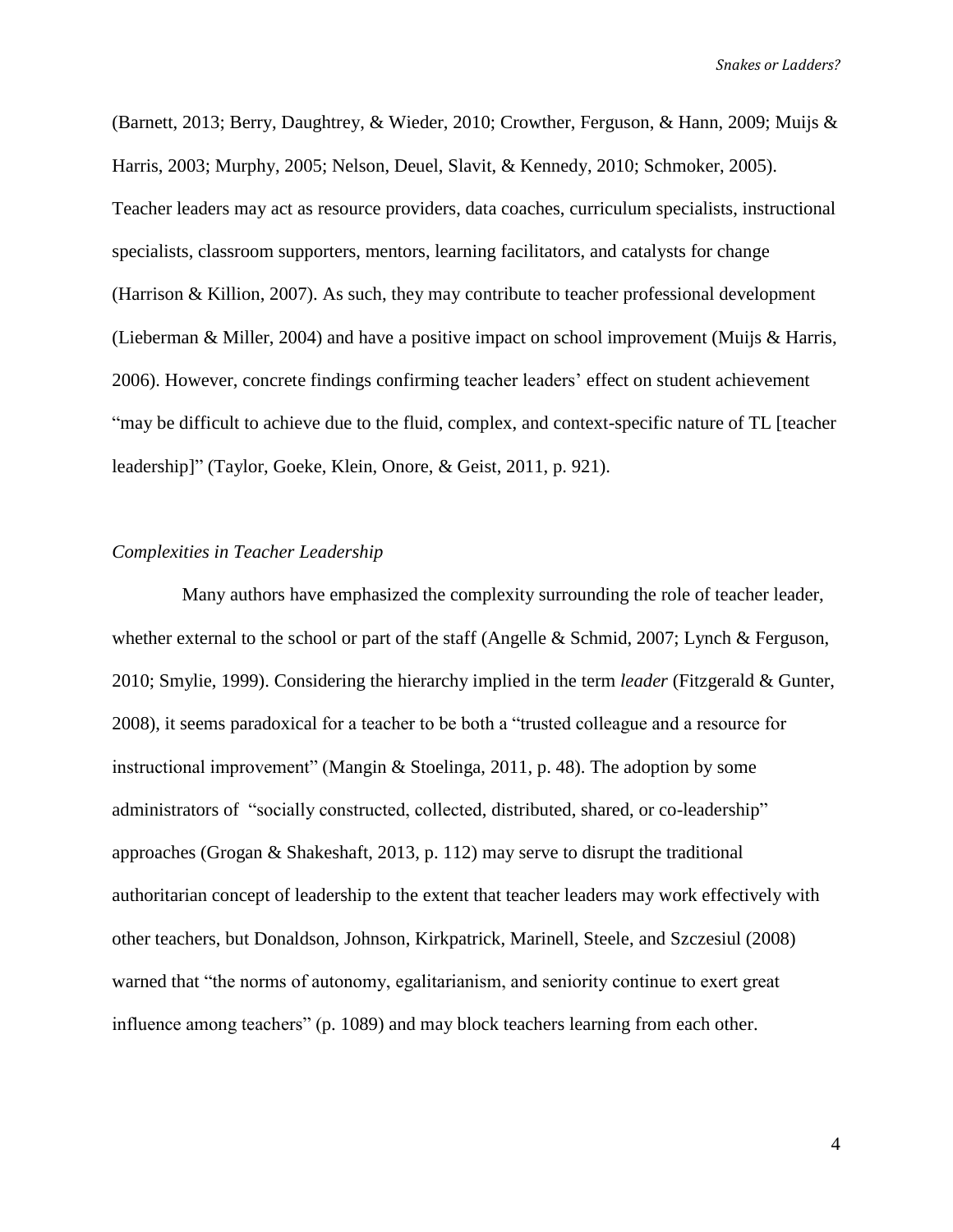Crafton and Kaizer (2011) have confirmed the importance and potential effectiveness of teachers learning together regularly within the school setting, but they have also highlighted the sensitivity and finesse needed by teacher leaders in order to overcome issues of hierarchy and power. Teacher leaders do develop "skills that enable them to work effectively and collaboratively with colleagues" (The Teacher Leadership Exploratory Consortium, *n.d*., p. 27). These facilitation skills, in addition to "critical content and pedagogical knowledge" (p. 23) are likely to be part of the repertoire of teacher leaders returning to classroom positions.

## *Teacher Leaders Returning to Classroom Teaching*

While there is considerable literature describing the contribution of teacher leaders to school improvement, relatively little is known about formal teacher leaders who return to the classroom. Steinbacher-Reed and Powers (2011) have reported that teacher leaders who served as learning coaches, but then returned to classroom teaching because of budget cuts, experienced "a variety of emotions, ranging from excitement at the thought of returning to the classroom to sadness or resentment about losing the identity of coach" (p. 69). These authors have suggested that teacher leadership practices "can be combined relatively easily with the duties of a classroom teacher" (p. 69). However, they have also cautioned returning teacher leaders to carefully consider how much time they want to devote to leadership and noted the necessity of release time to plan and do this work, which required the support of the school administration. Former teacher leaders who had been reassigned to specialist roles (such as reading specialist) or roles with some formalized leadership (such as curriculum chair or team leader) were more able to continue with some form of teacher leadership.

Fiarman (2007) interviewed eight teacher leaders in Maryland, who were mandated to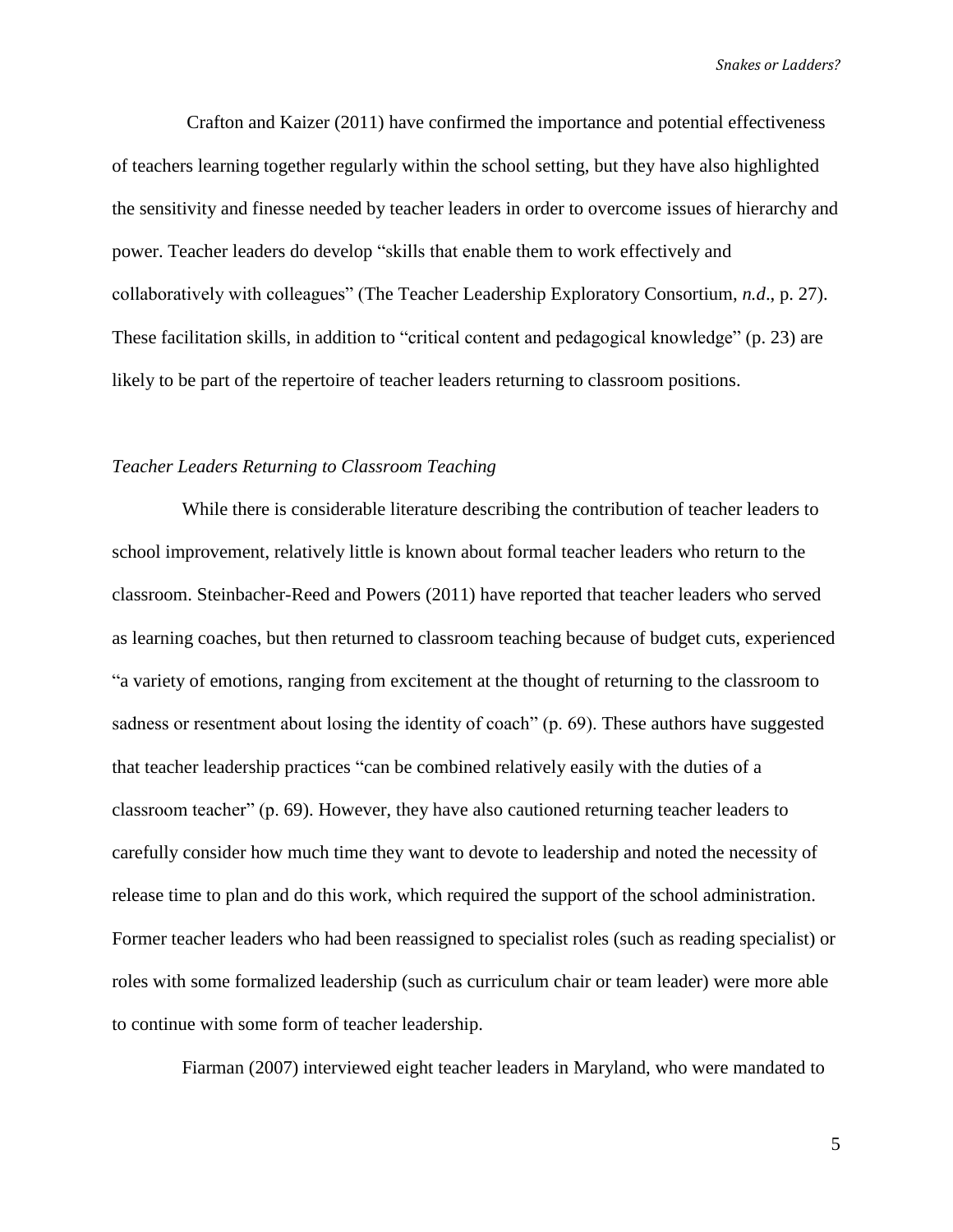return to school-based positions for a minimum of two years after working for three years outside their schools. Those teachers described their return to school-based positions as "culture shock" (p. 32) and many of them did not remain as classroom teachers or even as school staff members beyond the time specified by contractual agreement. They expressed frustration and disappointment because they were unable "to put into practice the expanded authority, expertise, and influence which they had learned and valued while working in the leadership role" (p. 2). They missed the opportunities for collegial interaction, and they felt underutilized. These concerns were raised more often by the teacher leaders who returned to full time classroom teaching than those who returned to positions with some formalized leadership opportunities, such as department heads who had a part-time teaching role.

#### **Teacher Leadership and Role Theory**

Prior to their conversations with me, Susan and Debbie had both worked in full time, formal curriculum leadership roles outside of their schools. Upon her return to classroom teaching, Susan desired no designated leadership role, although she intended and expected to serve, informally, as a teacher leader. In contrast, Debbie returned with a more defined teacher leadership role alongside her classroom teaching responsibilities. Before examining the experiences of Debbie and Susan, some understanding of role theory is helpful.

In a social constructivist view of role theory, role formation is understood to be the result of a dynamic interactive process between and among individuals. Schmidt (2000) explained that "roles are fundamentally about purposes—ideal and actual—expected by and taken from others or created and made by oneself" (p. 830). When individuals have conflicting or contradictory notions of a role, problems may arise.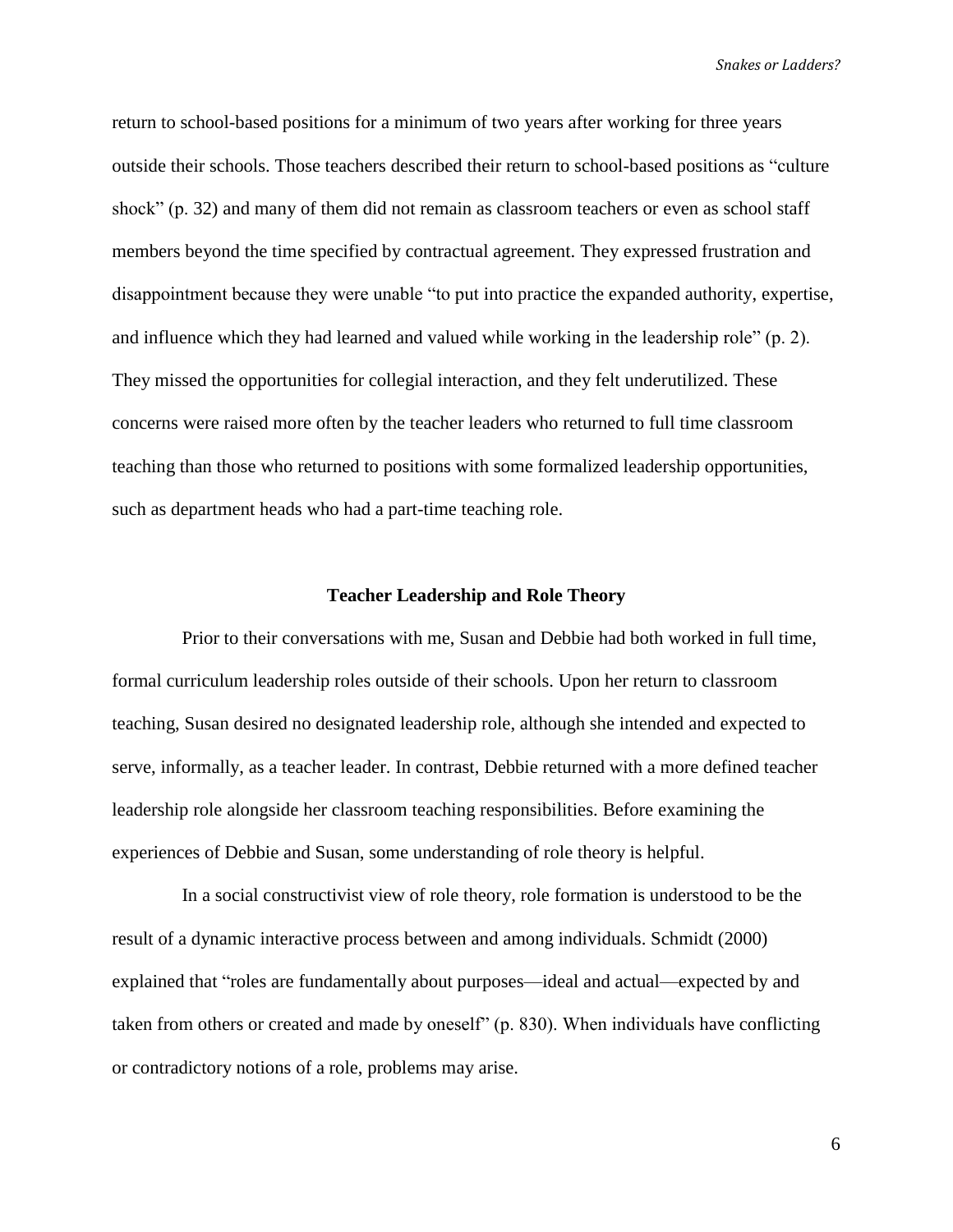Owens's (2004) definitions illustrate the complexity of a theory that conceives *role* as being co-constructed between individuals and groups. *Role description* refers to the actual behaviour of an individual performing a role (as described by that individual); *role prescription* is the relatively abstract idea of what the general norm in the culture is for the role; *role expectation* is the expectation that one person has of the role behaviour of another; and *role perception* is the perception that one has of the role expectation that another person holds for him or her. Confusion over role expectation and role perception may lead to *role conflict*. The above definitions of role suggest that issues of identity, power, authority, and influence may all be related to the social construction of role.

#### **Methodology, Data Collection, and Data Analysis**

Busher, Hammersley-Fletcher, and Turner (2007) have cautioned that studies about teacher leadership "often consider leaders and leadership impersonally, agglomerating evidence from several leaders to paint a broader picture of their work without focusing on the specific lived experiences of particular leaders" (p. 406), and they have recommended that researchers "carry out deeper investigations of the complex dynamics" (p. 407) of teacher leadership. In response to that recommendation, I present qualitative research data, focused not only on understanding the experiences, knowledge, and practices of particular research participants, but also on how they interpret and make meaning of their worlds (Merriam, 2009).

The data for this paper derives from two case studies. In each case, the teacher who returned to classroom teaching constituted the *bounded system*, the "single entity . . . around which there are boundaries" (Merriam, 2009, p. 40). Limiting the case to each single teacher was a purposeful choice as participants wished to remain as anonymous as possible. They felt that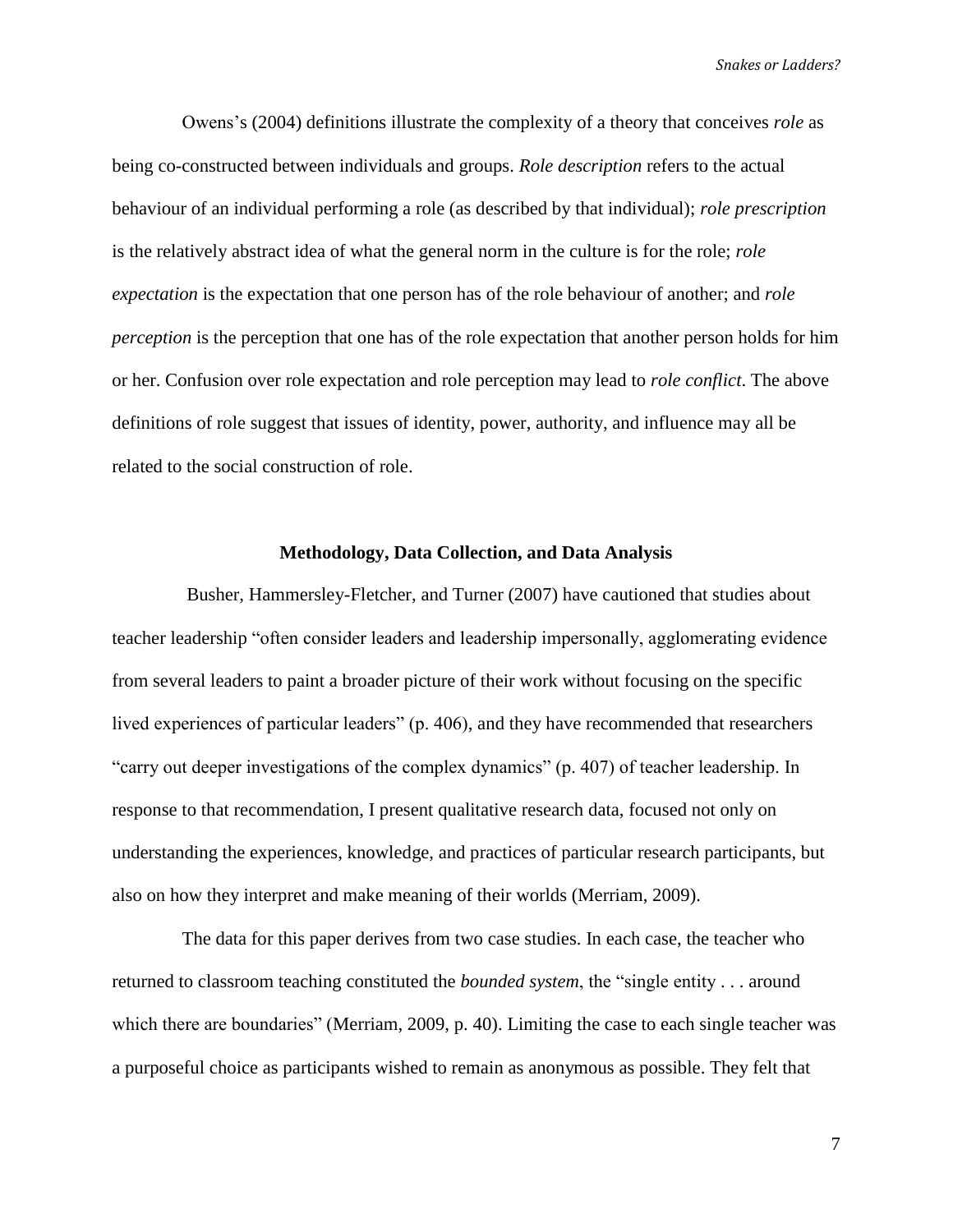including school administrators, other teachers in the school, or the district's human resources personnel in the study would have jeopardized that anonymity.

Data collection for Susan covered a 12-month period from the time she left her provincial consultant position (July) until she completed her year as Grade 1 teacher (June). Hearing that Susan was returning to a teaching position, I approached her to take part in a study documenting her experiences. During 15 face-to-face or electronic conversations (60 to 90 minutes duration), I recorded Susan's thoughts, feelings, and descriptions of her experiences. She experienced considerable enjoyment and satisfaction upon her return to classroom teaching, but she often expressed bewilderment about various tensions. These sources of stress came to dominate the research conversations, possibly because they were entirely unanticipated, but also because she felt free to discuss them in the anonymous space of the research.

Through a process of reading and re-reading the transcripts of our conversations, I eventually sorted the experiences that Susan found troubling into six categories. Towards the end of the school year, I carried out a member check (Merriam, 2009), sending Susan the notes taken during the conversations and my analysis of the sources of tension. Following this, Susan and I had an extended meeting during which she ascertained that (a) the notes captured the core of her experiences, and (b) the six areas of tension that I had identified were the main sources of perplexity about her role in her school. The details of Susan's experience were presented in Munroe (2010). A deeper analysis of Susan's experience (Munroe, in press) was framed around York-Barr and Duke's (2004) three "conditions conducive to cultivating and supporting teacher leadership as well as those that challenge or diminish its effectiveness": (a) school culture, (b) roles and responsibilities, and (c) structures (pp. 9–10). That analysis illustrated the complex inter-connectedness of the identified six sources of tension.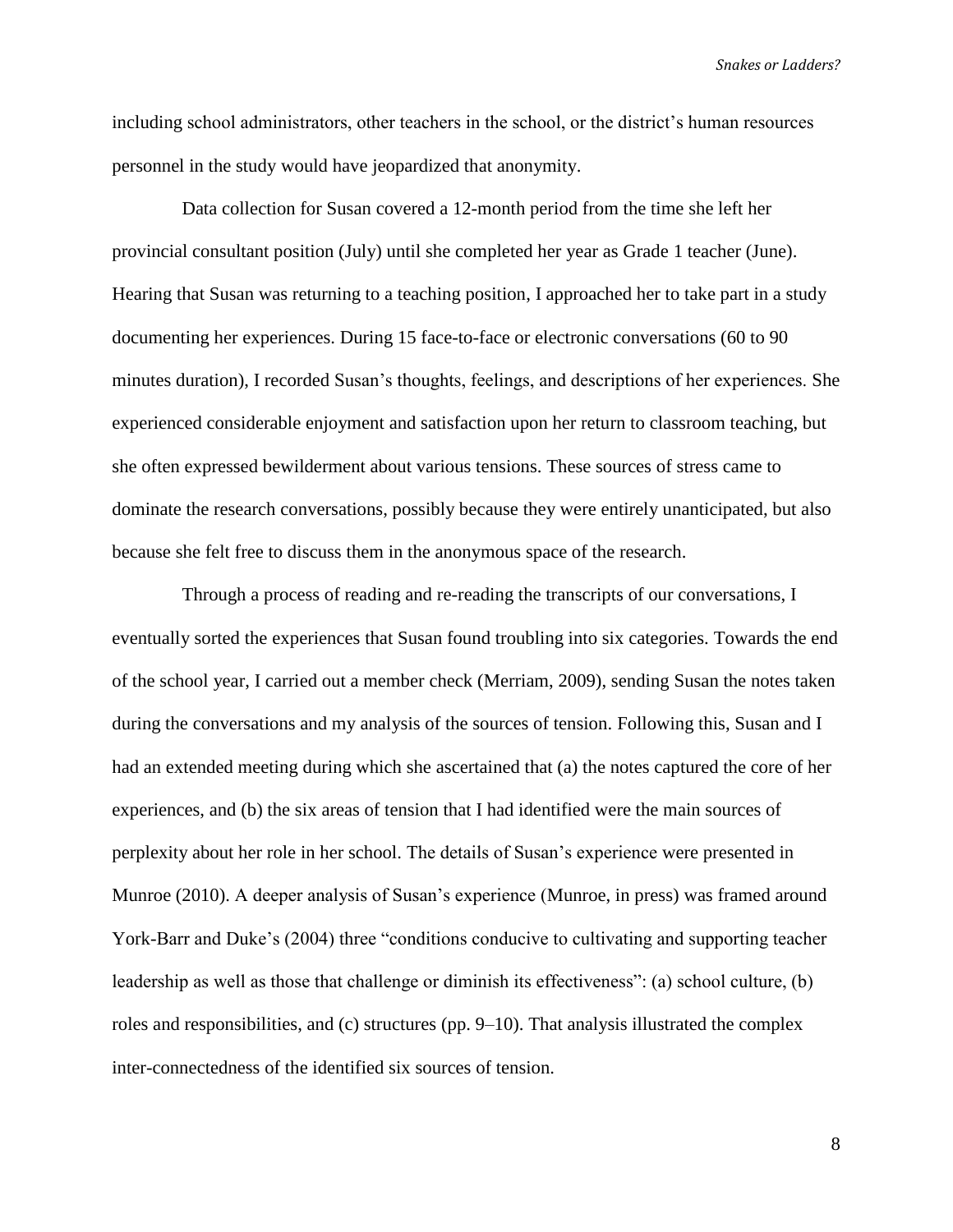Documenting Susan's journey sparked my interest in collecting the stories of more teacher leaders as they returned to the classroom. Stake (2003) has referred to this process as "instrumental or collective" case study work (p. 138), in that "the choice of case is made to advance understanding of that other interest" (p. 137). I contacted leaders of various school districts and consulted with faculty members and graduate students to find potential participants. Eventually, I documented the experiences of four additional returning teacher leaders. I collected the data for those case studies during four conversations with each teacher leader (approximately 90 minutes each) during the first year of his or her return to classroom teaching. The research conversations were audio-recorded and subsequently transcribed by a research assistant. I read through the transcripts, removed or modified information that might have reduced the participants' anonymity, and then invited them to conduct a member check (Merriam, 2009). This enabled the participants to request changes and ultimately to authorize the use of the agreed-upon data in research publications. Although I was aware of possible sources of tension in a return to classroom teaching (from the analysis of Susan's case), I did not reveal the findings of that study to the new participants, preferring instead to let the stories unfold and to hear the particular experiences of each individual. This approach is consistent with Stake (2003) who has proposed that each case should still be "looked at in depth, its contexts scrutinized, its ordinary activities detailed" (p. 137).

As the data collection progressed, I was intrigued by the similarities and differences between Debbie, one of the new participants, and Susan. Debbie and Susan had held similar curriculum leadership roles, and they both had returned voluntarily to classroom teaching. However, Debbie encountered considerably less stress in this transition than did Susan. In this paper, I use the six areas of tension experienced by Susan as a framework to describe Debbie's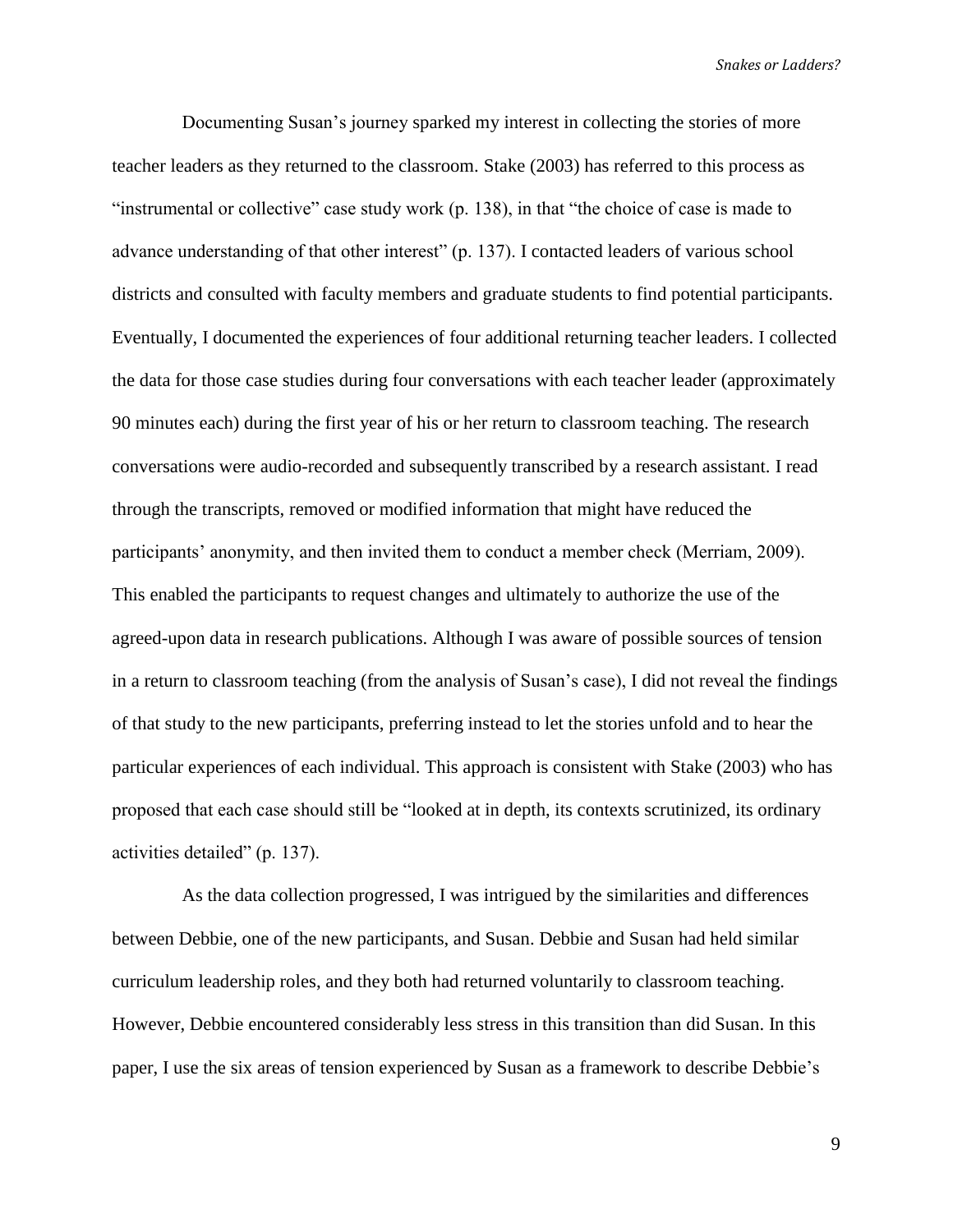experience and propose some explanations regarding the differences in their transitions from formal teacher leader to classroom teacher. All quotes in this section of the paper derive from the transcribed research conversations approved by Susan and Debbie.

#### **Introducing Susan and Debbie**

Susan was an elementary school teacher with 16 years of experience teaching in three of her school district's 30 schools, in urban and rural settings surrounding a large Canadian city. After leaving the classroom, she worked for two years on a team that supported school improvement efforts in her district's schools, offering workshops, gathering resources, and working directly with teachers in schools where the provincial achievement test results warranted targeted support. Her next two years of formal leadership were at the provincial level, focused on the implementation of a new English Language Arts curriculum. She organized presentations in her area of the province, and she herself led many workshops. Throughout these years, Susan was constantly augmenting her own professional learning, attending conferences and reading current literature.

After these four years, Susan decided to return to classroom teaching because she really missed working with children. The position at Susan's former school had not been held for her, so she accepted a position teaching Grade 1 in another school in her district. During her interview, the principal asked if Susan wanted to be part of the school improvement leadership team, but she declined. She was adamant that she wanted to get to know the culture of the school, to fit in with the teaching staff, and not to appear like a "know-it-all."

Debbie had been a high school mathematics teacher for nearly 20 years. She taught in a K–12 school with a student population of approximately 500, in a rural area in Canada. She had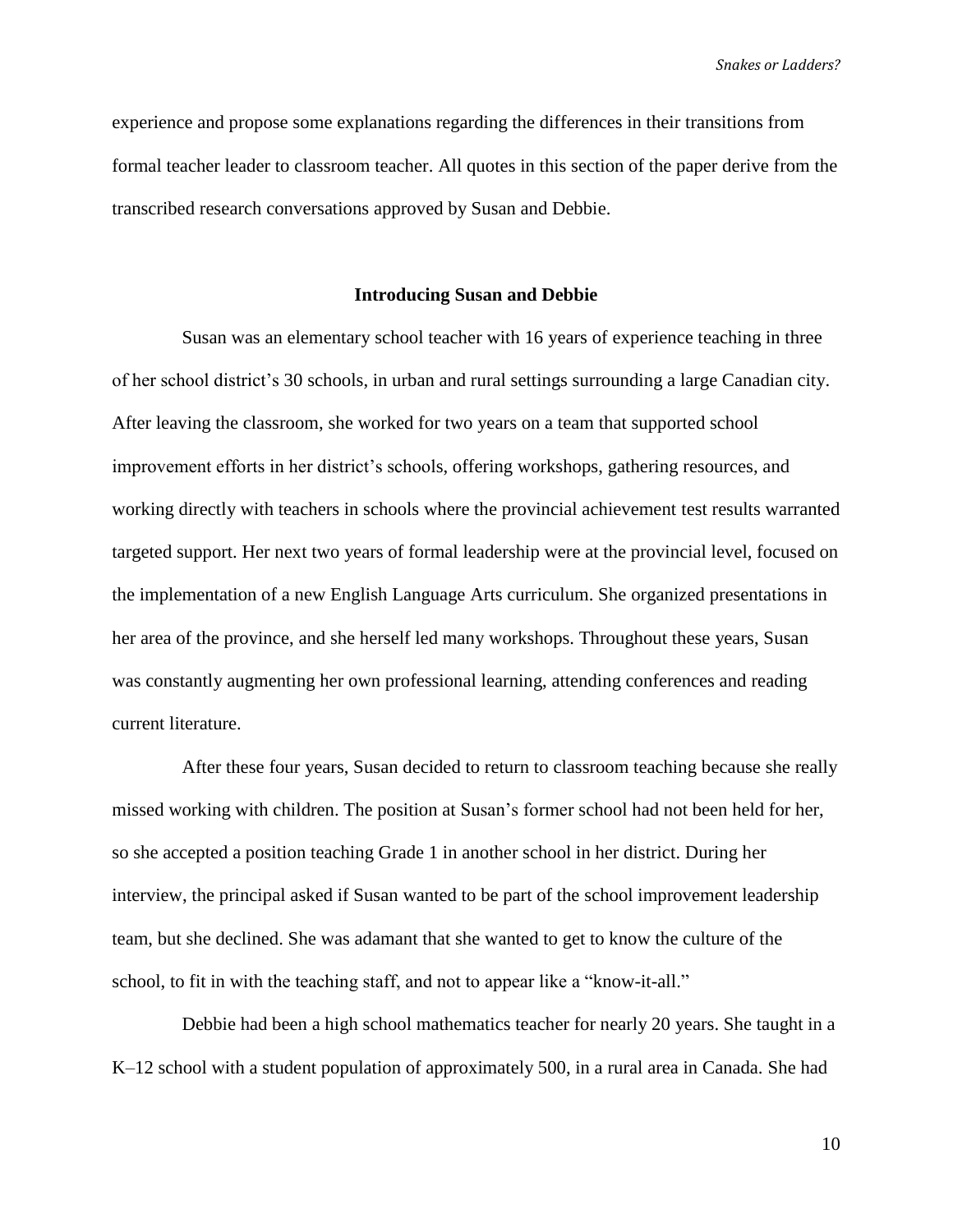been seconded from her classroom to a formal leadership position outside the school four times: two years in a teacher leadership position with her school district, six months as a curriculum developer for the provincial department of education, and one year as a lecturer in the Faculty of Education at a nearby university. Most recently, she had served for two years as a teacher leader for her school district, supporting teachers of mathematics. She offered workshops and gathered resources for the district's 20 schools, but the majority of her time was spent working with individuals or groups of teachers. Throughout these years, Debbie, like Susan, was constantly engaged in her own professional learning, attending conferences and reading current literature. She also started courses to earn a Master's degree in education.

Debbie returned to classroom teaching because she needed a "kid fix." In particular, she missed the close relationships with students and colleagues that were impossible in her districtlevel teacher leader role. Because she had been seconded, a position was held for her at her former school, and she indicated that she would not have taken the teacher leadership position without that guarantee. In planning for her return, the principal met with Debbie to discuss how she might support the school's teachers in the area of mathematics. Debbie's teaching load was slightly reduced, and a block of time to work with teachers was included in her timetable.

#### **Differing Experiences of Six Possible Tensions**

In this section, I present examples of Susan's and Debbie's experience in their return to classroom teaching using the six sources of tension described in Munroe (in press) as a framework. These sources of tension are a) defining their roles, b) acknowledgement and recognition, c) opportunities—but no time—for leadership, d) brief professional conversations, e) self-imposed expectations, and f) a unique experience. Upon reading this paper, one might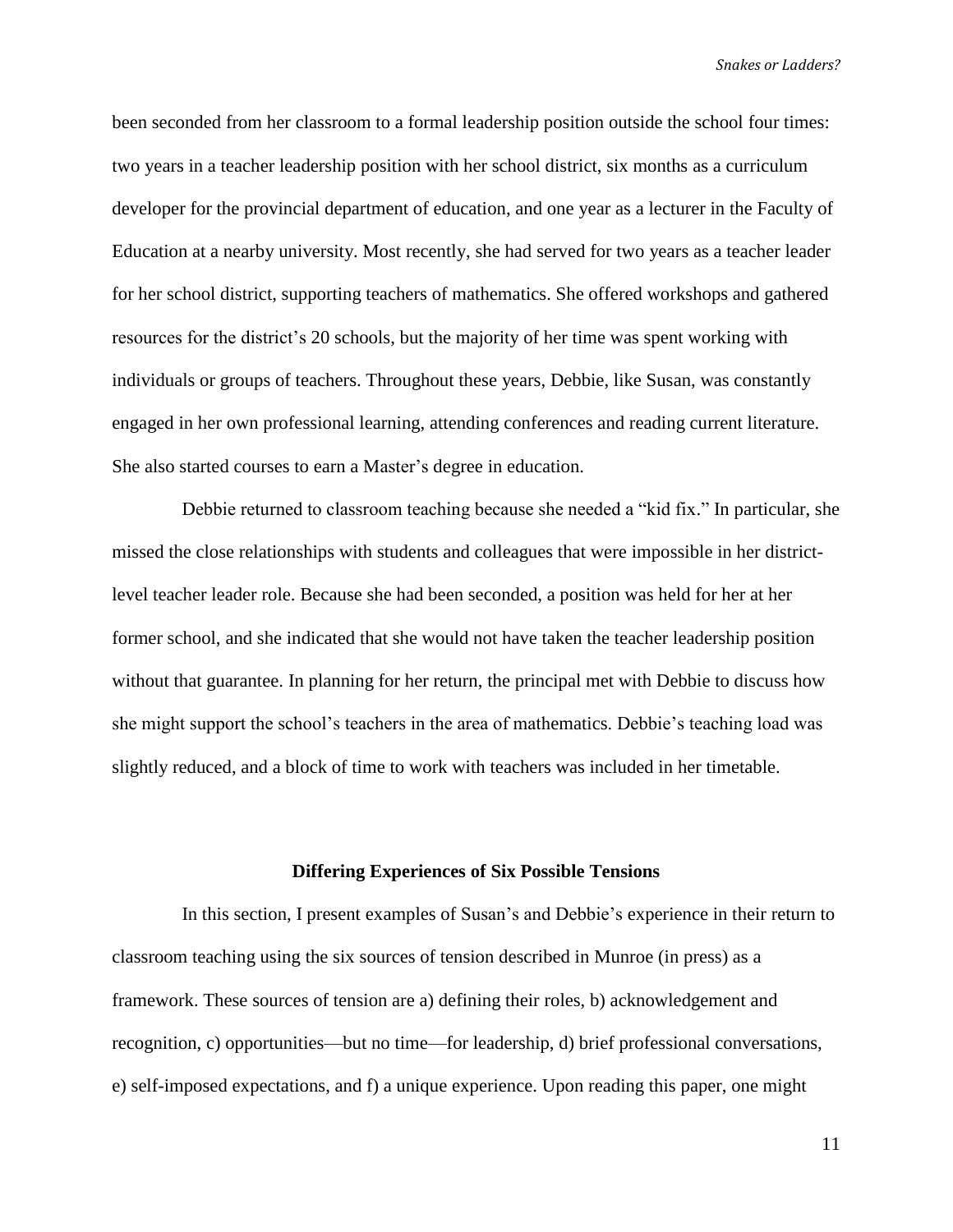think it is very obvious that Susan would have experienced these tensions, so that her career transition felt like a slide down a snake at times. It is important to note, however, that the data about Susan was gathered throughout the process of her career transition. In retrospect, the complexity of her experience may be easily understandable, but especially in the early months of her return to the classroom, Susan was genuinely surprised and baffled at her own emotional reactions and the degree to which she felt tension in this stage of her career.

#### *Defining Their Roles*

Susan purposefully returned to teaching with no defined role other than classroom teacher. However, part of her intention, disclosed only to me, was to serve as a teacher leader through modeling and interacting with teachers at her school and contributing to committee work. She hoped to lead by example, not by authority. Susan's plan was to find out "what the community of the school was like first and quietly start to lead from there." She offered to join her school's professional learning committee, realizing that she had a lot of experience to offer, but told the committee chair that she would not step forward to be perceived as knowing everything. Susan's insistence on having no defined leadership role led to some tension. She had to continuously pause and make conscious decisions about when to go along with ideas in order to fit in as a new member on staff and when to espouse her pedagogical beliefs if they differed from those of her colleagues. Regarding her membership on the team of Grade 1 teachers, she explained:

I want to walk softly; I don't want to insult any one. There has to be some trust among us; otherwise, they might think that I'm questioning their teaching. I need to pull my weight.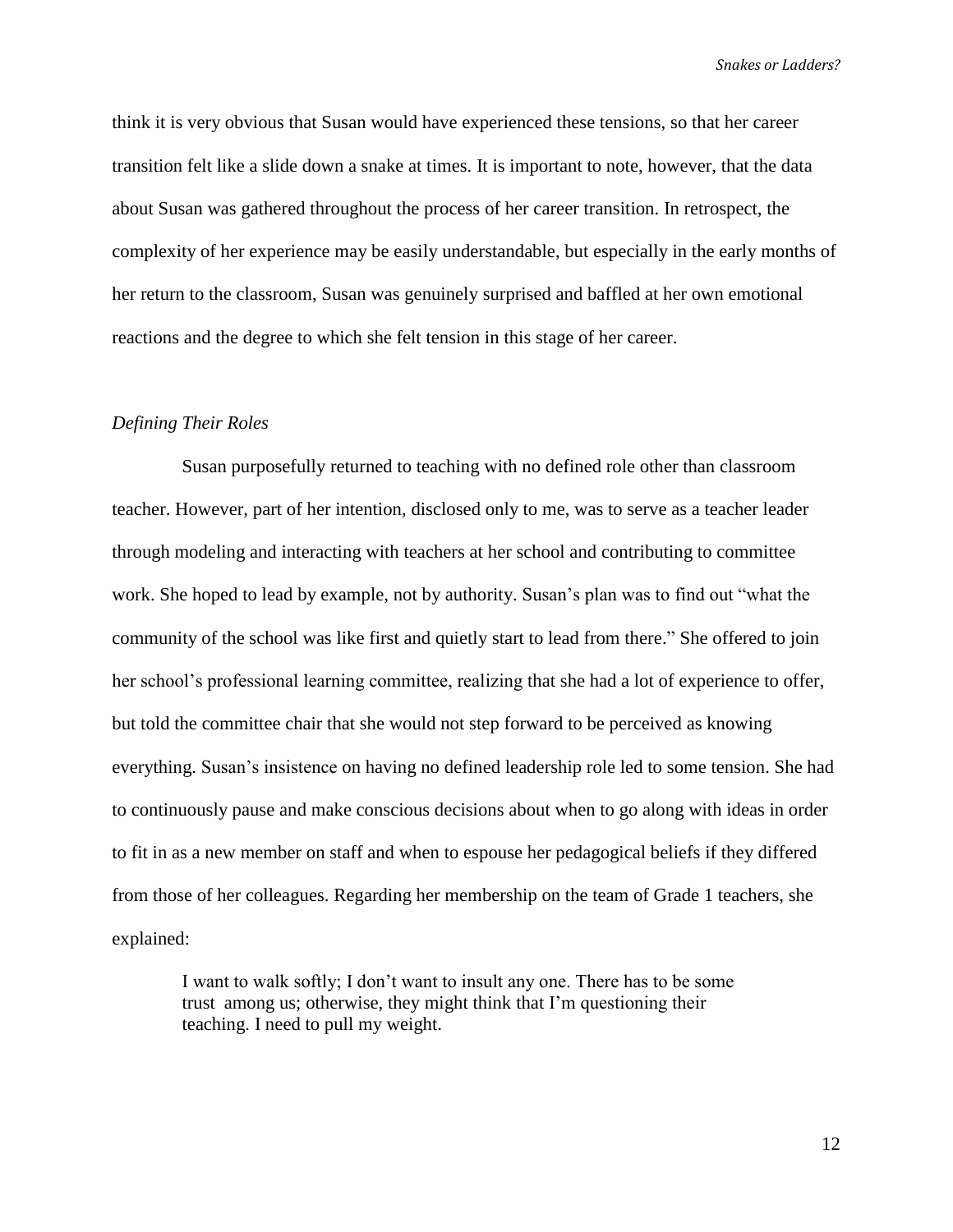So, Susan helped out with arranging the Grade 1 field trip, even though she did not fully agree with what the team was planning, since it only affected one day in the school year. However, she did not use the math workbooks that had been ordered for her students because using workbooks was contrary to the way she intended to teach math and she did not feel she could go against her beliefs for that length of time.

Upon Debbie's return to classroom teaching, the school administration introduced her to the staff as a resource for support in mathematics with time in her schedule for this. Her leadership work was steered by the administrator's analysis of school results and knowledge of teachers' workloads. Debbie herself was careful not to be "somebody coming in with all the answers telling people what to do." She described her work with other teachers as being focused on the students, as team teaching, and not as mentorship.

As she was leading a school-wide professional development day, Debbie felt "some resistance from a couple of teachers." She realized that in her previous role as a district leader, she would have had the authority to say "you have to do this," but in her school role she was essentially a peer of the other teachers. She admitted, "it was definitely uncomfortable for me." She discussed the incident with the vice-principal later, and he suggested that she was not exactly the same as the other teachers. Debbie remembered him saying, "You may think you're a teacher, but I think the way people look at you at the school is you're a little different from them . . . the expertise and the knowledge that you have give you the authority." So, although Debbie did experience some tension, it was quickly relieved through her discussion with the school administration.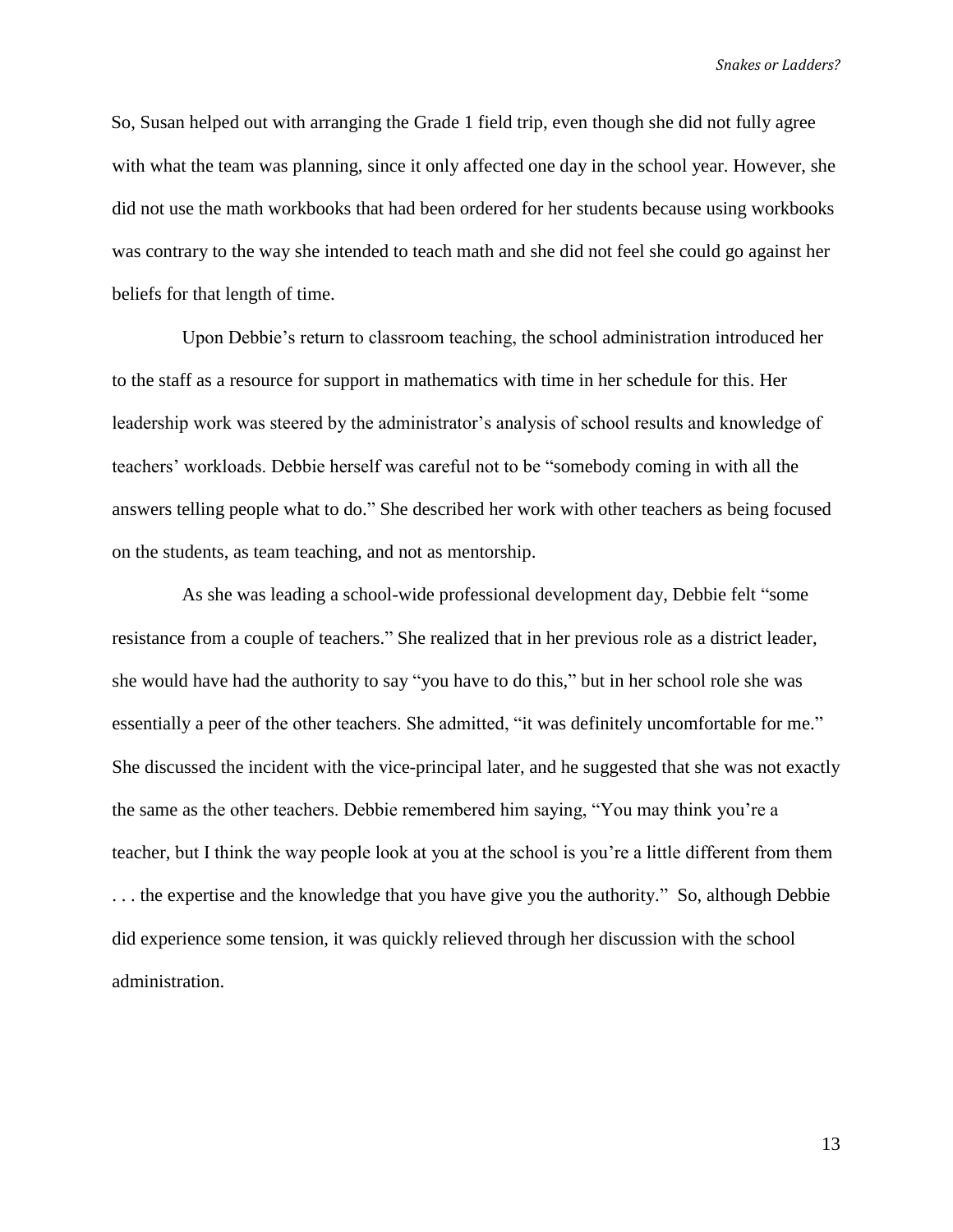#### *Acknowledgement and Recognition*

Susan did not want to be presented to her new colleagues as an expert in English Language Arts, but she was confused by the way she felt when her past leadership experiences were not acknowledged and utilized. She soon realized that her new administrator and her colleagues were unaware of her past leadership work. When the school professional learning committee brought in a consultant to lead a session that Susan herself had led in her previous role, she was confused by her own reactions. She explained, "it's not that my feelings are hurt; I'm just questioning it. . . . When should I say 'this is the expertise that I have'? . . . I don't see myself as part of the community yet . . . that's why I'm just in this big quandary."

In contrast, Debbie commented that she felt "very valued" by both the administration and the teachers in her school. In the fall, Debbie reported that one teacher had said to her, "you know, I'm really glad that you're back. Students are really lucky to have you, and we're really lucky to have you here at the school." Debbie commented,

Probably administration has been supportive because they know they're getting a better teacher, that if I stayed in my classroom I'd probably still teach the way that I did 20 years ago, which was okay, but is certainly not the way that I teach now.

#### *Opportunities—but No Time—for Leadership*

Although her leadership was not formally named, Susan did take on teacher leader roles. She voluntarily mentored a new teacher, and she served on school committees. At her administrator's request, she analyzed the school's achievement scores, and she was released from her classroom teaching for this. Susan was pleased to have the opportunities for this leadership, but she was frustrated because she had no time to follow through. She could offer support to the other teachers only during after school hours. The teachers in the school gradually became aware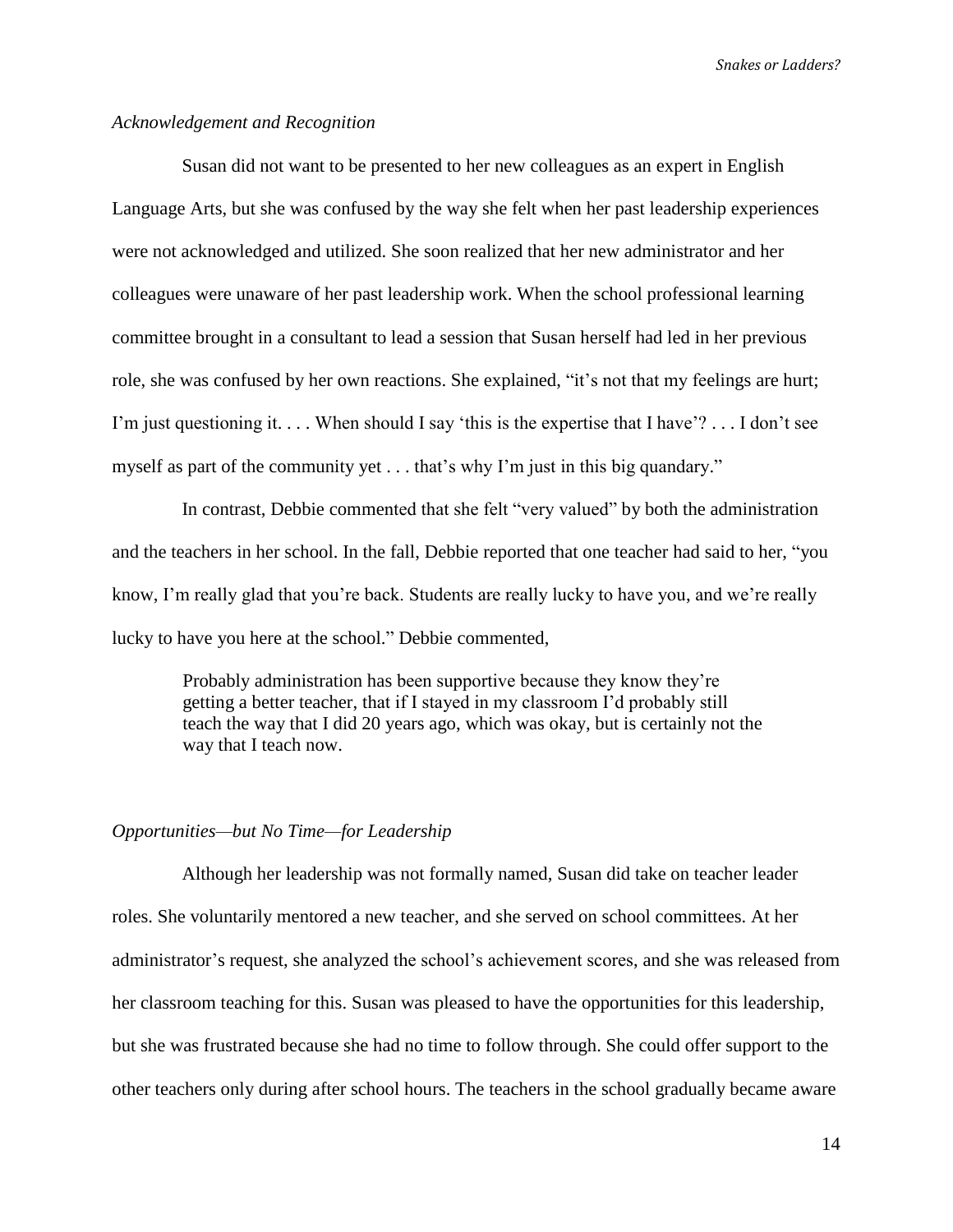of Susan's experience and expertise, but this actually added to Susan's stress. In the spring, she commented:

I don't have the time. The teachers are asking me questions, but I can't figure out how to share myself with others when I can't do everything I need to do for the kids in my own classroom. I'm not doing a good job of it. . . . I feel like I've let people down in a way. I have failed miserably with what I have wanted to do and not had the time to do.

Debbie's weekly teaching schedule purposefully included blocks when she could work with other teachers. When the administration asked her to perform other tasks, she was released from her classroom duties. Debbie summed it up saying, "I have the best of both worlds . . . still getting the opportunity and still being utilized in a leadership role [but] within the school setting." These words certainly make it seem as if Debbie saw herself as moving up a ladder in her career.

#### *Brief Professional Conversations*

Both Susan and Debbie commented on the lack of time in teachers' typical schedules

for professional conversations. As Debbie explained,

we get caught up in this day and it's just go, go, go, go, go, and then after school you're rushing for the photocopier, you're rushing to get things made, and you're lucky once in a while if you can actually grab a few minutes to chat with a colleague and usually when you do it's because there's a crisis situation about a student or . . . something's not working. But just to sit and have a professional conversation about best practice or current research or about what's working and what's not working never happens.

In their teacher leadership roles, Susan and Debbie had planned and facilitated hours of professional learning, and they were used to having the time to explore the ideas reflected in new curriculum documents with teachers. Returning to the school setting, Susan expressed some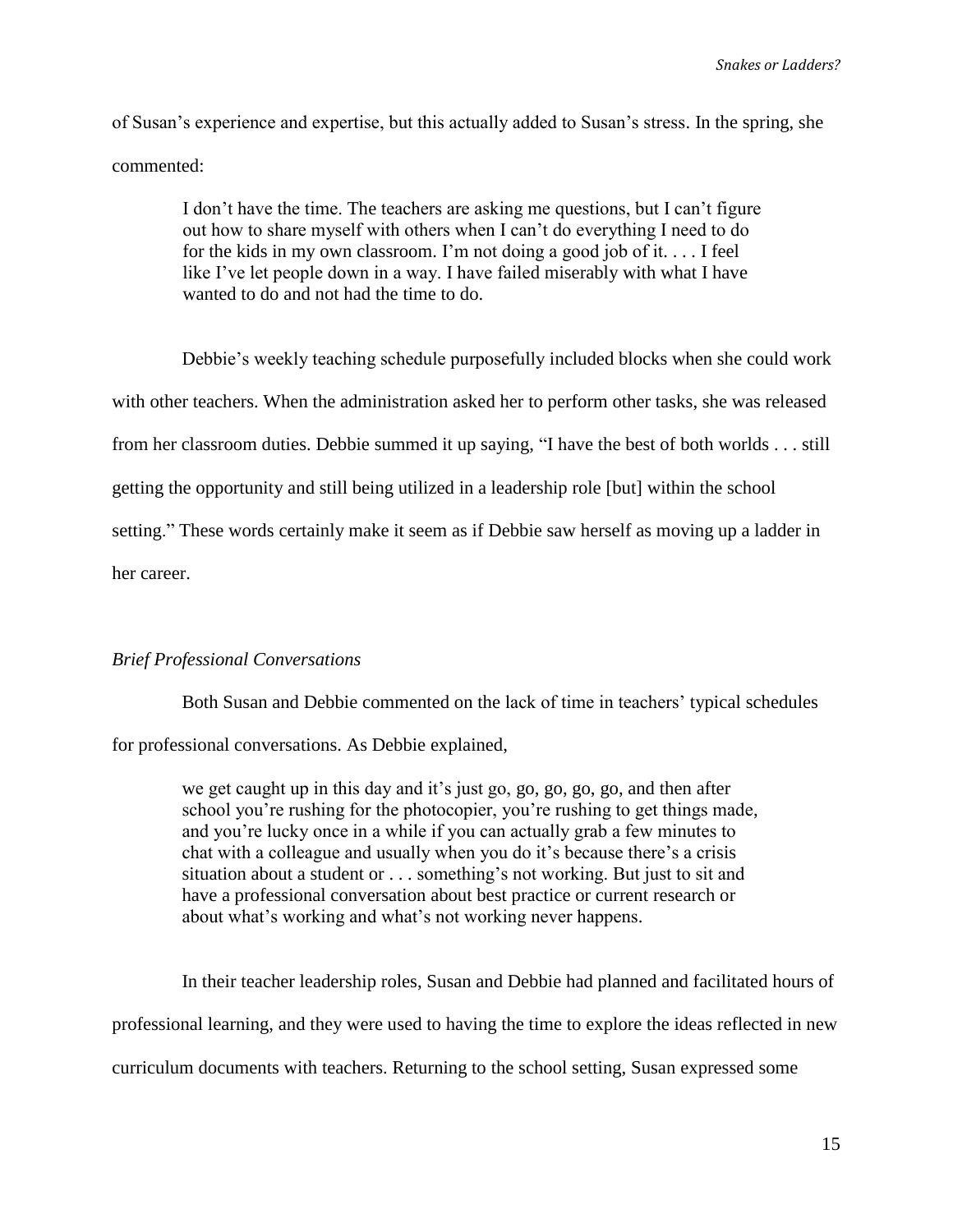frustration with hearing teachers' misconceptions about curriculum changes, knowing that she could help them understand more fully but had no opportunity to do so. She proclaimed, "there's nothing I can say in a staff room over lunch that will encourage change." However, she did occasionally ask the teachers "little leading questions to get them thinking about their thinking." She described her approach as "dancing around," saying,

I'm always having conversations with people and I'm also having a conversation with myself. I am listening to what they say and I'm trying not to be judgmental, and I'm trying to decide where do I say something and where do I just let it go.

Mostly, Susan resigned herself to the fact that in-depth professional conversations were not

possible.

Debbie, on the other hand, had specific times to work with teachers when she could

have those longer conversations and in addition she was able to support teachers as they

implemented new strategies. Her enthusiasm about this shone through as she explained:

I'm very excited, with the 5s and 6s we did a little session on mental math and now I'm working with the teachers and working with the students and kind of showing some different strategies and doing some focused lessons and some work with them, which is pretty neat because I'm getting to work with the teachers and I'm also getting to work with the students and kind of showing it, which I really like. I mean, it's one thing to work with a teacher and say "here's the important information," but when you can go in and actually team teach and show it and have them ask questions and then lead it themselves, it's really positive.

She contrasted this process of working with a few teachers on a regular basis with her previous

role. Then, her services had been in such demand that, "I really didn't get to know anybody. I

popped in, I showed them something, and then I ran out the door to get to my next place."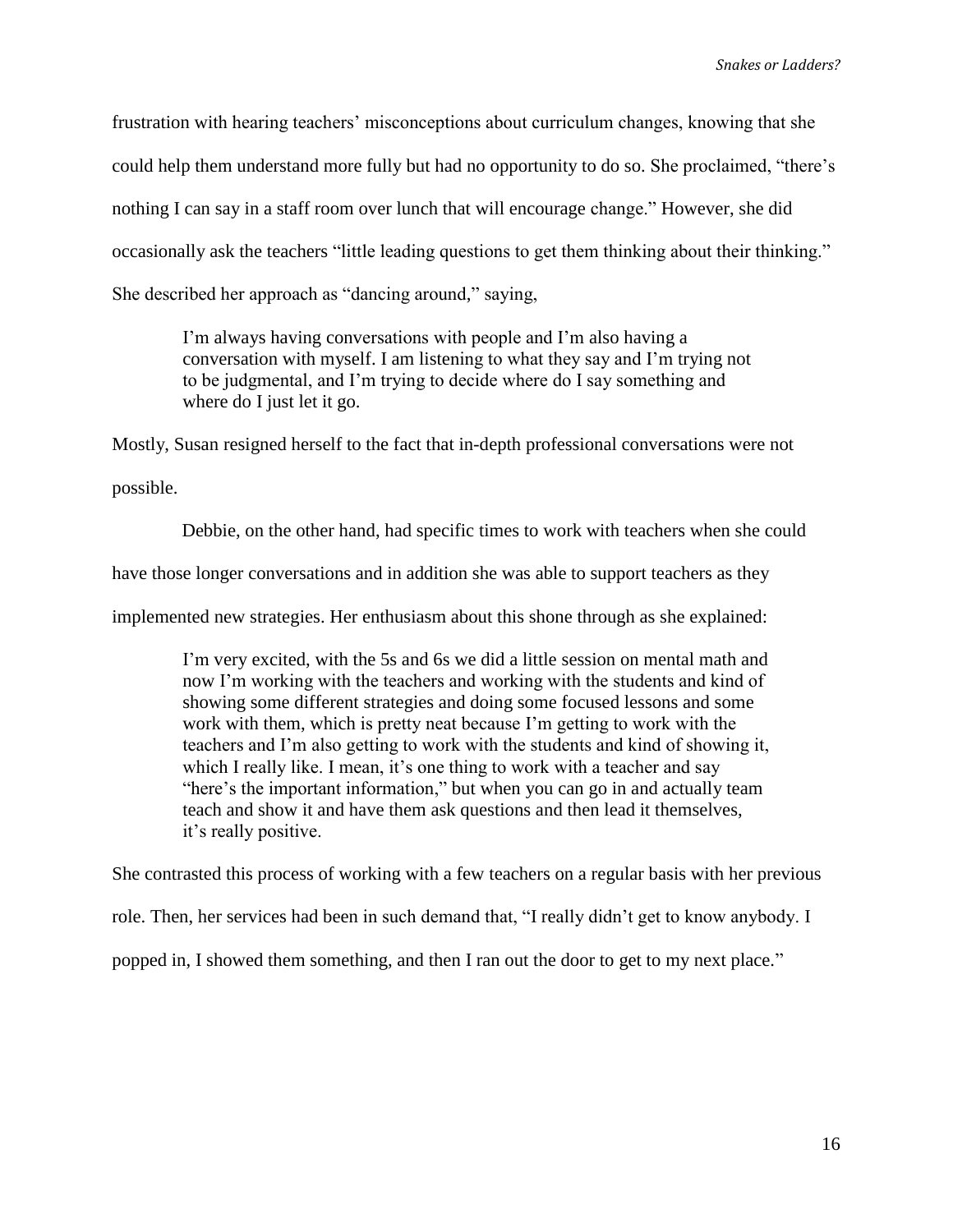# *Self-Imposed Expectations*

It is perhaps not surprising that a returning teacher leader would have high standards and expectations for his or her teaching. Having taught other teachers about new ideas in curriculum and instruction, both Susan and Debbie were looking forward to implementing those strategies in their own classrooms. However, each admitted that she was not achieving what she might have hoped, in terms of her own teaching, and they both experienced some tension in this area, feeling disappointed in themselves. Interestingly, both Susan and Debbie were quite philosophical about this by the end of the first few months in the classroom. Susan summed up the situation by saying, "I know I know too much . . . I will not be satisfied with myself this year. I have to let go of the fact that it's going to be brilliant this year." Debbie commented,

I've had numerous times when I sat down and thought "I'm supposed to be doing this and I'm not doing this" . . . but I forgive myself and move on. I'm doing some good things, I'm doing some things not so great, and I'm doing some things just to survive, and that's what it is.

# *A Unique Position*

At one point during the school year, Susan mentioned to me that our research conversations were like therapy. She was in a unique position, and she was thankful to talk and to try to understand the sources of her stress. She explained that there was no one else she could really talk to about her experience. Neither her former colleagues who were still in teacher leadership roles outside the school, nor her former teacher colleagues, had undergone the career transition she was living through. Susan commented,

I'm in such a different place from everybody else. I'm missing somebody to do the journey with because that helps you to get it all out there and figure it all out. . . . there's no kindred spirit to mull over with.

Debbie indicated that she felt very much one of the teaching staff, but she also felt confident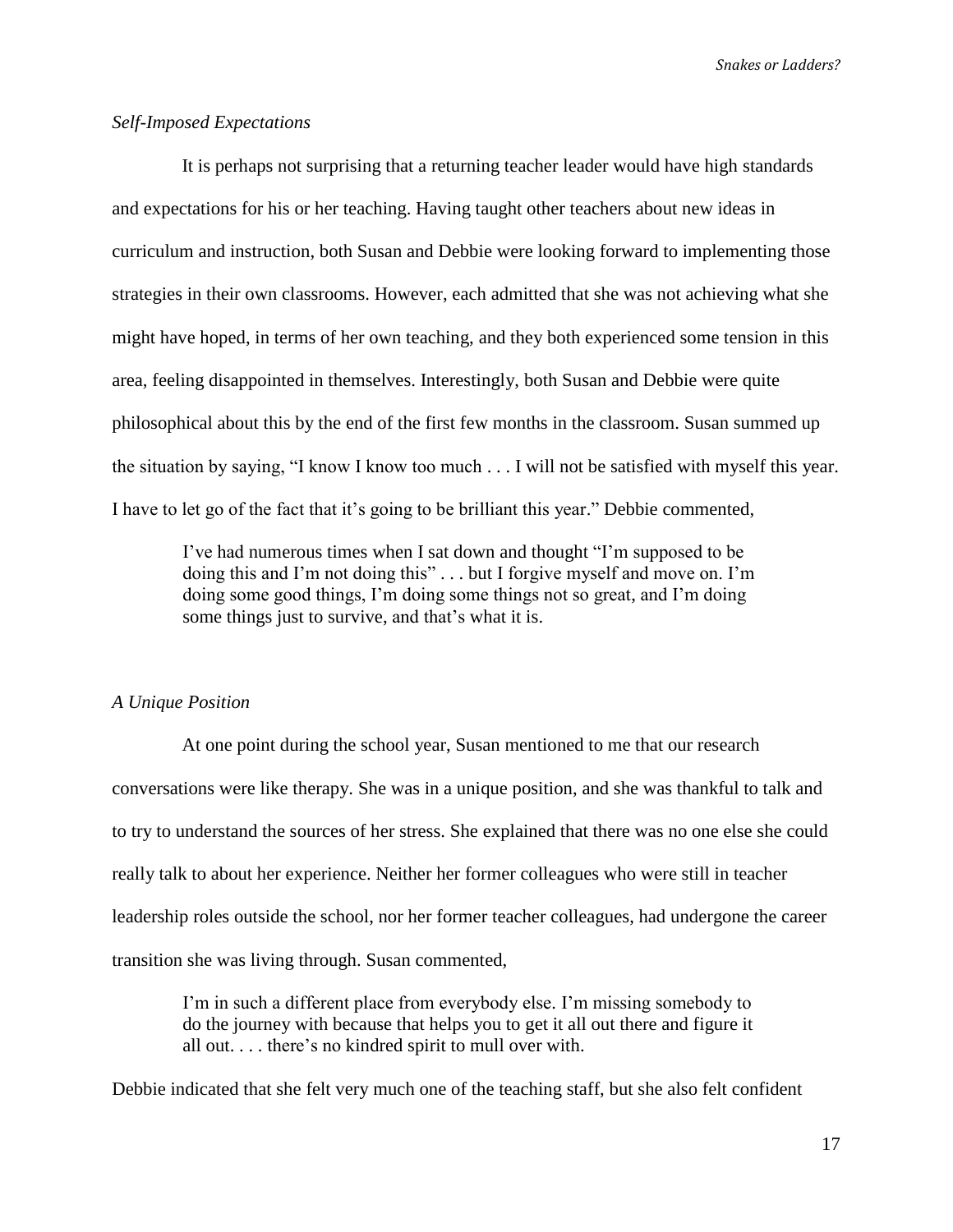approaching the administration, and they frequently consulted her. She said, "I probably felt comfortable . . . because what I brought to the table was recognized, and I felt like an equal." Debbie was in a unique position in her school (no other teacher had time in their schedule for supporting other teachers), but she did not appear to find this role unsettling.

### **Discussion**

It is to be expected that the experiences of two individuals, in this case, two formal teacher leaders who returned to classroom teaching, would be different. However, these two teacher leaders had common touch points: their roles as external teacher leaders in the area of curriculum support, their long experience in the education system, and their voluntary decision to return to classroom teaching. Considering the similarities, it is interesting to wonder why they had such dissimilar experiences. Two major differences lie in (a) the definition of their teacher leader role and (b) their familiarity with the school to which they returned.

#### *Definition of Teacher Leader Role*

The teachers' contrasting experiences may be analyzed with reference to a social constructivist theory of role definition, linking to terms and concepts presented by Owens (2004). Much of the ambiguity and conflict experienced by Susan may be attributed to differences in role description, role expectations, role perceptions, and role prescription between her and the other teachers and administration. Susan's role description (she would have described her role as having aspects of teacher leadership) was in contrast to the role expectation of all the other staff (they expected her to act solely as a classroom teacher). Susan's role perception (she expected the other teachers to know about her teacher leadership experience) also did not match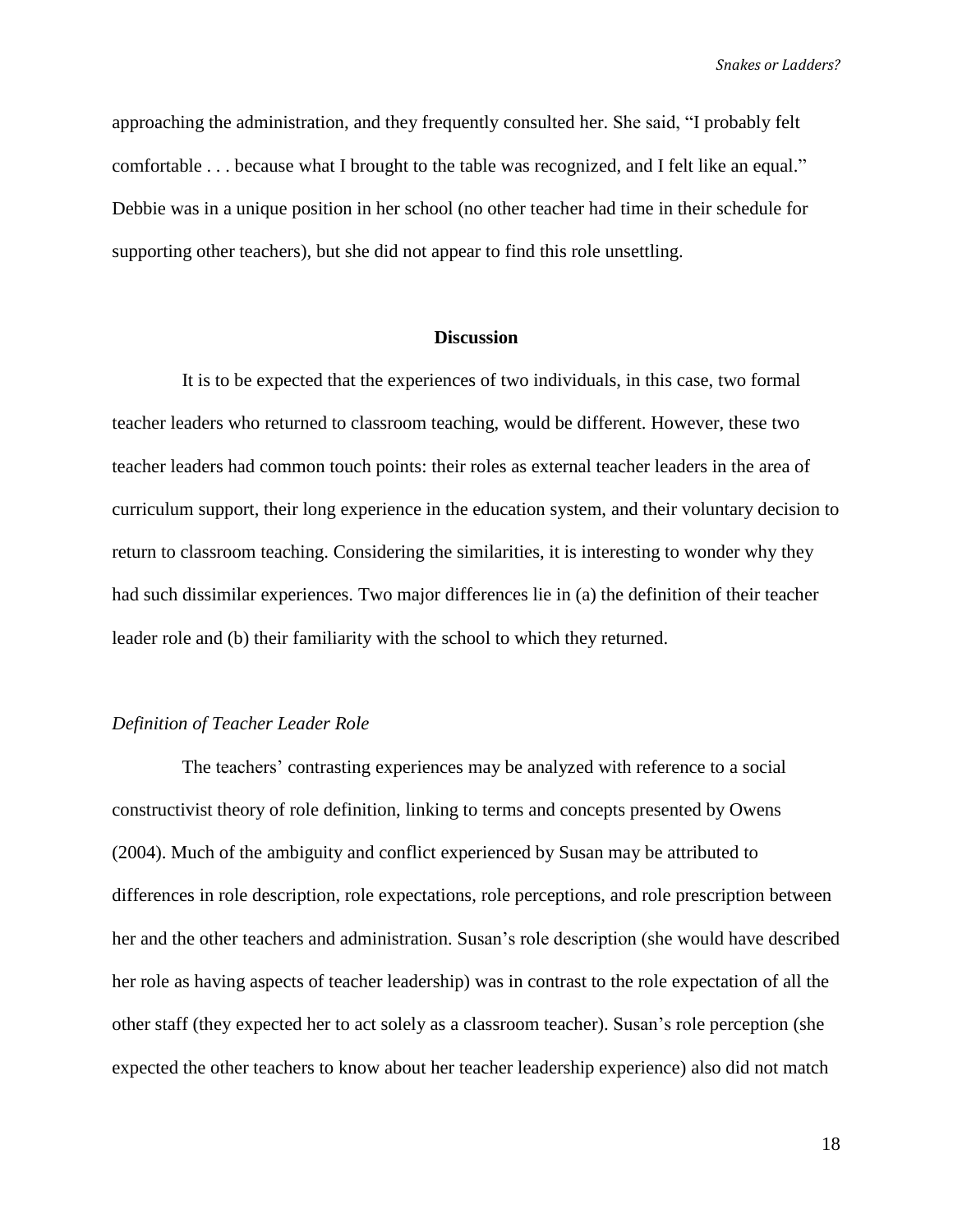that of the school staff. Finally, in terms of role prescription, Susan's notion that she would act as a teacher leader was inconsistent with the general norm for her role of classroom teacher. Schmidt (2000) explained how difficult it can be "when other people's defined expectations for the role and its purposes are at odds with one's own" (p. 830). Susan experienced that tension.

For Debbie, role description, role expectation, and role perception were congruent. She experienced some tension related to being simultaneously a teacher and a leader. This might be understood as an issue of role prescription because the usual norm in the culture of teaching is for teachers to be teachers and leaders to be leaders (Fitzgerald &Gunter, 2008; Mangin & Stoelinga, 2011). Despite this, Debbie experienced far less stress than Susan.

Swanson, Elliot, and Harmon (2011) suggested that "without official leadership positions, questions of authority and role definition create additional challenges [for teacher leaders]" (p. 44)*.* Certainly, Susan's identity, authority, power, and potential for influence were all very different from those of Debbie, and the variation in their role descriptions accounts for much of this. Debbie's clear role description could be the source of the ease she felt in relation to four of the six tensions described above: defined role, acknowledgement and recognition, opportunities—but no time—for leadership, and brief professional conversations. In contrast to Susan, Debbie had a defined teacher leader role, her school knew and drew upon her past leadership work, and she had time for leadership work and professional conversations.

With regards to Susan's other sources of tension, Debbie shared similar self-imposed expectations for exemplary practice and came to terms with them in similar ways. However, Debbie seemed unperturbed by her unique position in the school. Perhaps this was due to her previous experience with leaving her position and returning. In addition, the degree of support from her administrators for her teacher leadership activities may have been a contributing factor.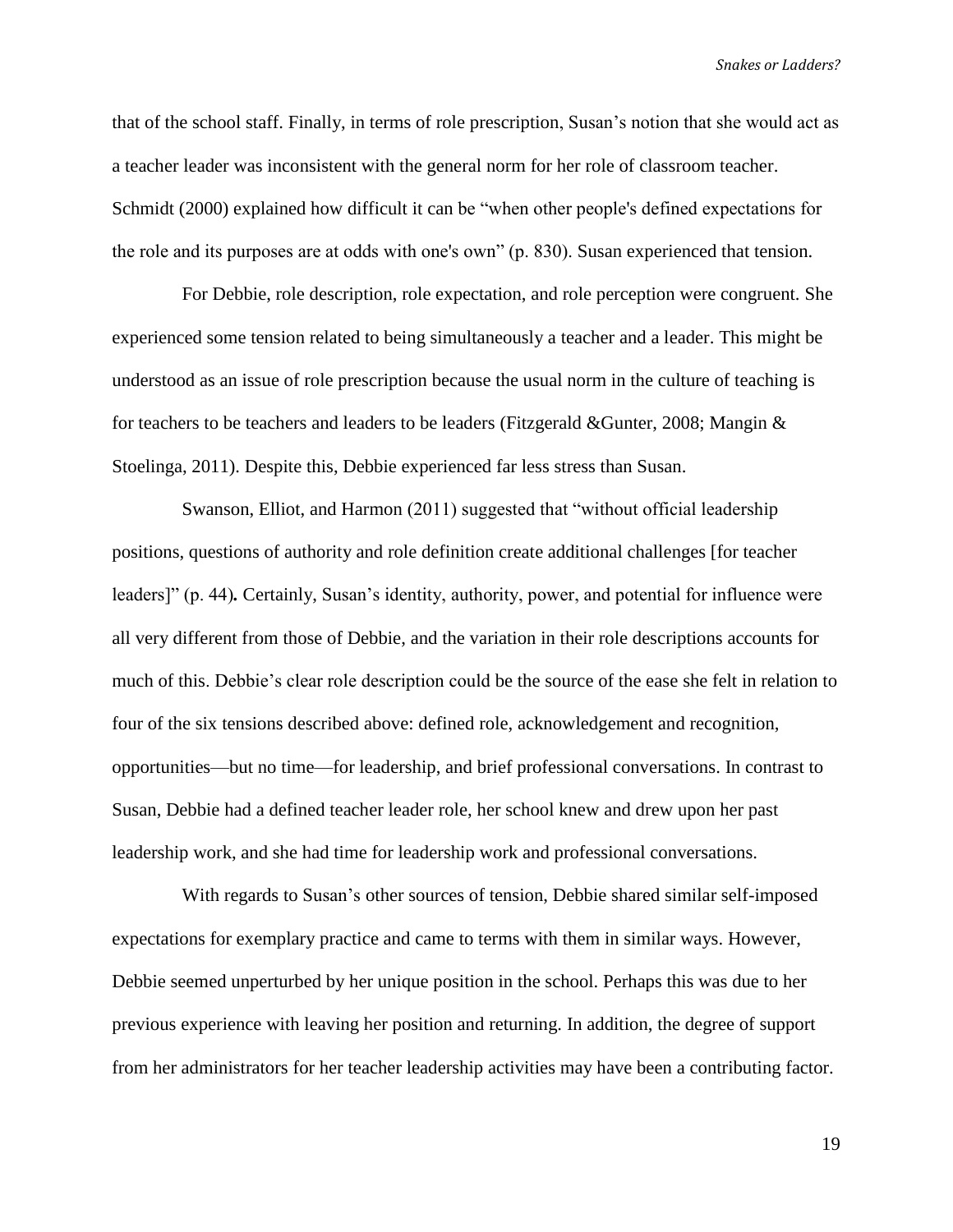Researchers have indicated that support from administrators is crucial for teacher leaders' success (Akert & Martin, 2012; Berg, Charner-Laird, Fiarman, Jones, Qazilbash, & Johnson, 2005; Birky, Shelton, & Headley, 2006; Gigante & Firestone, 2008; Muijs & Harris, 2003, 2007). The support mentioned is usually in terms of time and resources. For Debbie, the administrative support was also demonstrated through approval and encouragement and this may have had a positive emotional effect on her. Because of her defined leadership role, she may have established a closer connection with the school's administrators, possibly diminishing her feeling of being in a unique and somewhat lonely position in the school.

# *School to Which the Teacher Leaders Returned*

A second significant difference between Debbie and Susan's return to classroom teaching lies in the schools in which they taught. Susan returned to classroom teaching in a school where she did not know the teachers or the administrators. It is predictable that Susan would have experienced stress: "The more elements of change the newcomer faces, the more adjustments and sensemaking is required of the individual" (Grodzki, 2011, p. 22).

In contrast, Debbie returned to teach in the very same classroom that she had left two years previously. She had been back to the school in the interim, providing support for the new mathematics curriculum and coaching several individual teachers. She had long-term relationships with both the teaching and administrative staff. Her experience confirmed that "teacher leadership seems to operate best where there are high degrees of trust. . . . Trust is most likely to develop in schools where relationships are strong, in the sense that staff know, or think they know, one another" (Bryk & Schneider, 2002, as cited in Muijs & Harris, 2007, p. 131). In fact, towards the end of her year's return to teaching, Debbie commented,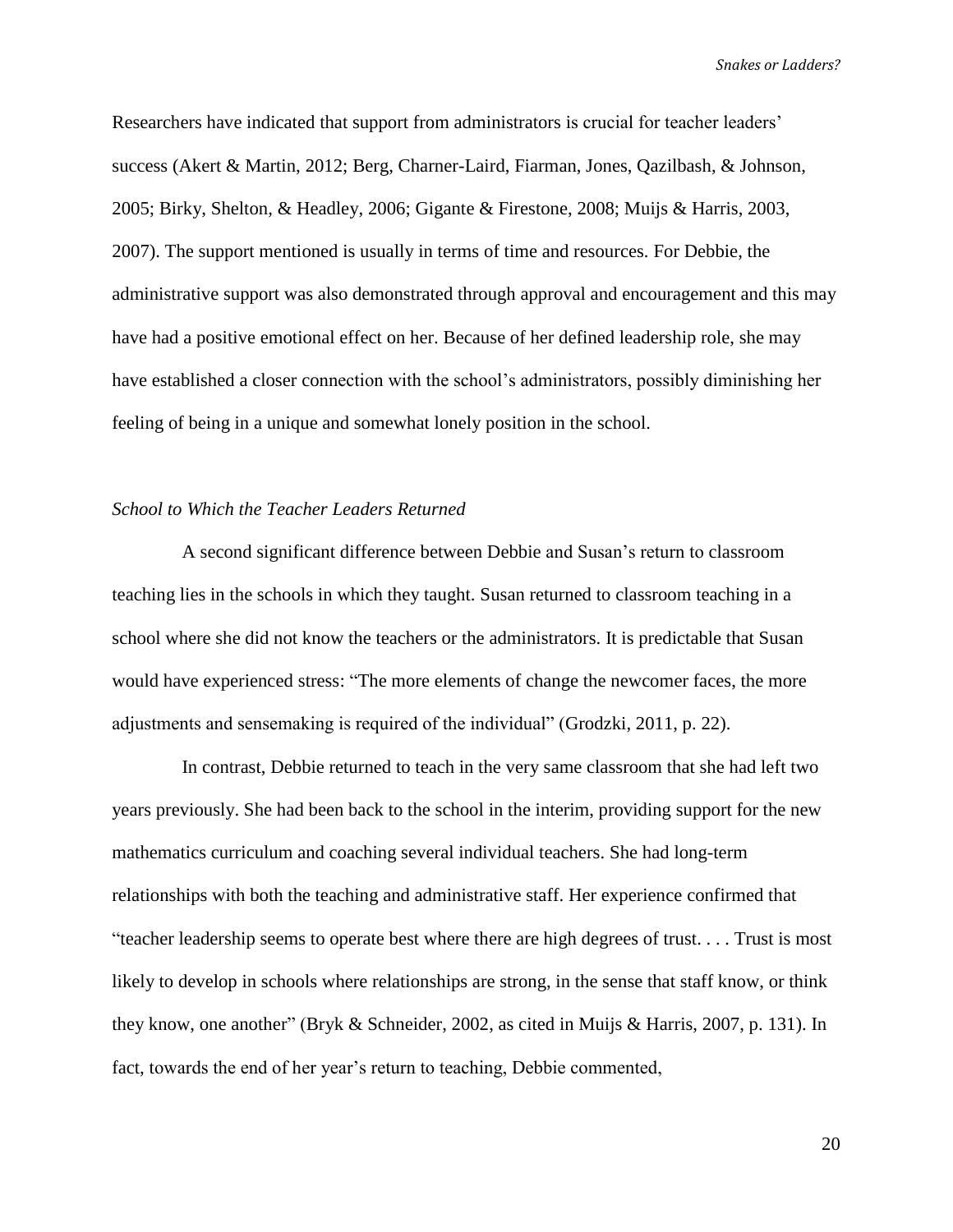when I look at my transition back to here, finding my space within here, I think it has been an easy one because I knew the school culture. I think the school saw me as a part of that culture.

Susan's final reflection, despite the various tensions she had experienced, was "I still think it was a good strategy. I didn't need to come in as a know-it-all. . . . I needed people to see me as a classroom teacher." These comments seem to indicate that the two identified differences between Debbie and Susan's return—the definition of role and their familiarity with the school to which they returned—were inextricably interwoven. Debbie more easily embraced the role of teacher leader alongside the role of classroom teacher, perhaps because she already had trusting relationships with the teachers and administrators in her school. Susan, new to the staff, strongly felt that she needed to develop relationships and trust with the teachers before she could begin a teacher leadership role.

Neither Debbie nor Susan wanted to be seen as an expert. This may be a response by women aware of the success and likeability divide (Sandberg, 2013). The gendered nature of this reluctance has not previously been identified in the literature about teacher leaders. Rather the explanation for this behaviour has been linked to teacher leaders' awareness of the traditional school norm of egalitarianism (Crowther et al., 2009; Lieberman & Friedrich, 2007; Mangin & Stoelinga, 2011). Mangin (2005) noted that,

ironically, the teacher leader's reluctance to cast herself as an expert can undermine others' perceptions of her ability to serve as a resource. If teachers view the teacher leader as lacking expert knowledge, there is little incentive to seek the teacher leader's advice or guidance. (p. 470)

Certainly, Muijs and Harris's (2007) contention that "for teacher leadership to be successful it has to be a carefully orchestrated and deliberate process" (p. 129) seems to be applicable for both Debbie and Susan.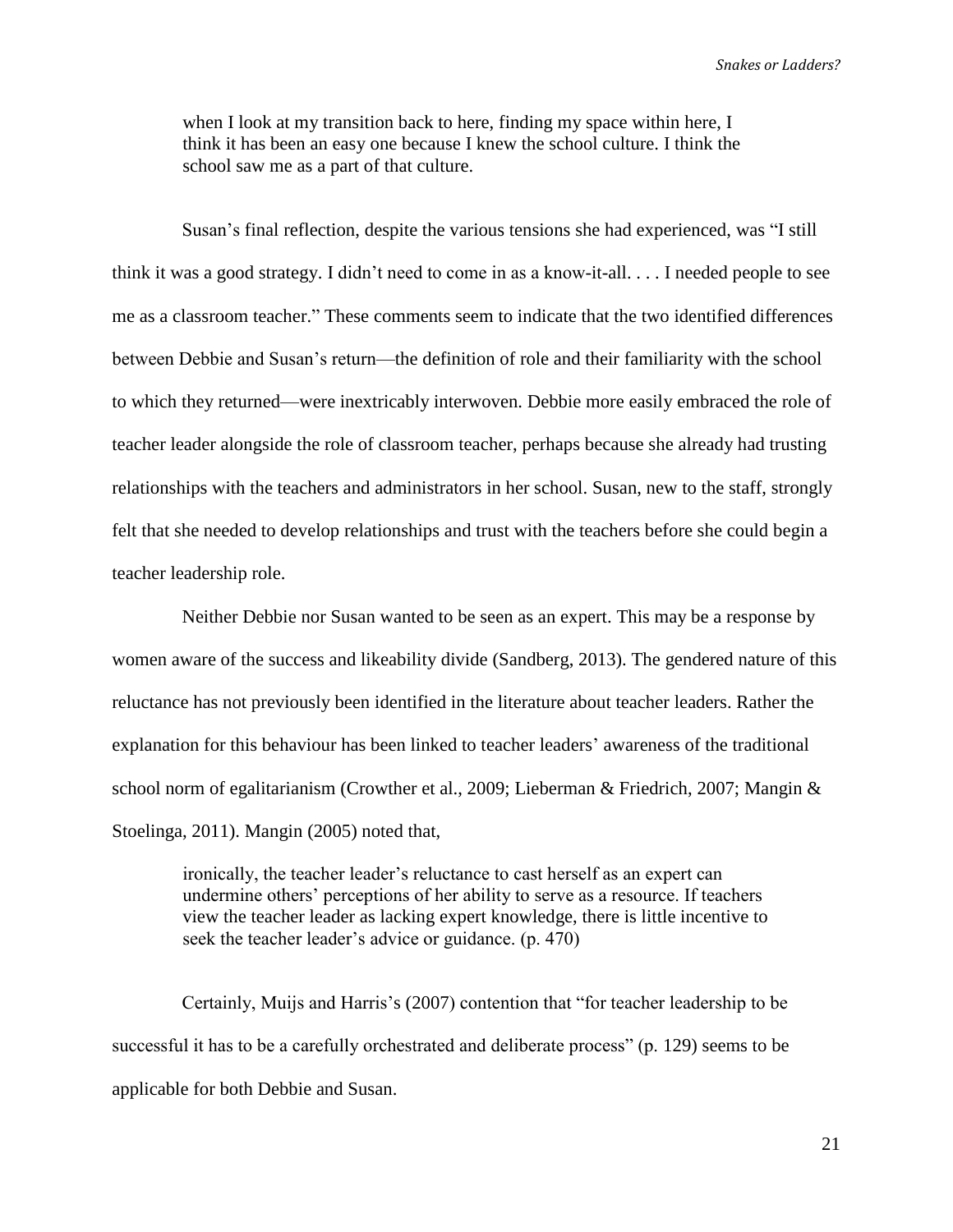#### **Conclusion**

Is there value in reading the stories of returning teacher leaders such as Susan and Debbie? Eisnor (1991) has asserted that "research is the creation of resources that others can use to think about the situations in which they are interested" (p. 210). It is my hope that the stories of Susan's and Debbie's transitions will provoke thought among district personnel who make decisions about teacher leader placement in classroom positions, administrators who receive teacher leaders into their school, and teacher leaders themselves, as they return to work with children. Those various stakeholders might think about how to increase mutual awareness of the teacher leader's former professional work and how the return to a school-based position might be more intentional while still respecting the individual's potential need for acculturation. Overall, key players might consider the experiences of Susan and Debbie and plan together to ensure that a return to classroom teaching feels less like a slide down a snake, and more like a move up a ladder.

The increased recognition that "most professional development experiences fail to affect what teachers do in the classroom every day" (Grimm, Kaufman, & Doty, 2014, p. 24) has resulted in widespread recommendations for teachers to learn with and from other teachers in the context of their school (Gulamhussein, 2013; Guskey, 2014). The review of current literature, above, suggested that teacher leaders returning to the classroom have the potential to contribute to school improvement. These professionals have current curricular and instructional knowledge and they have experience in supporting the learning of other teachers. To date, little research has been focused on the phenomenon of formal teacher leaders returning to classroom teaching. The few studies that have been completed indicate that this career transition is very complex. Further research into this topic would be helpful in order to understand how to optimize the potential of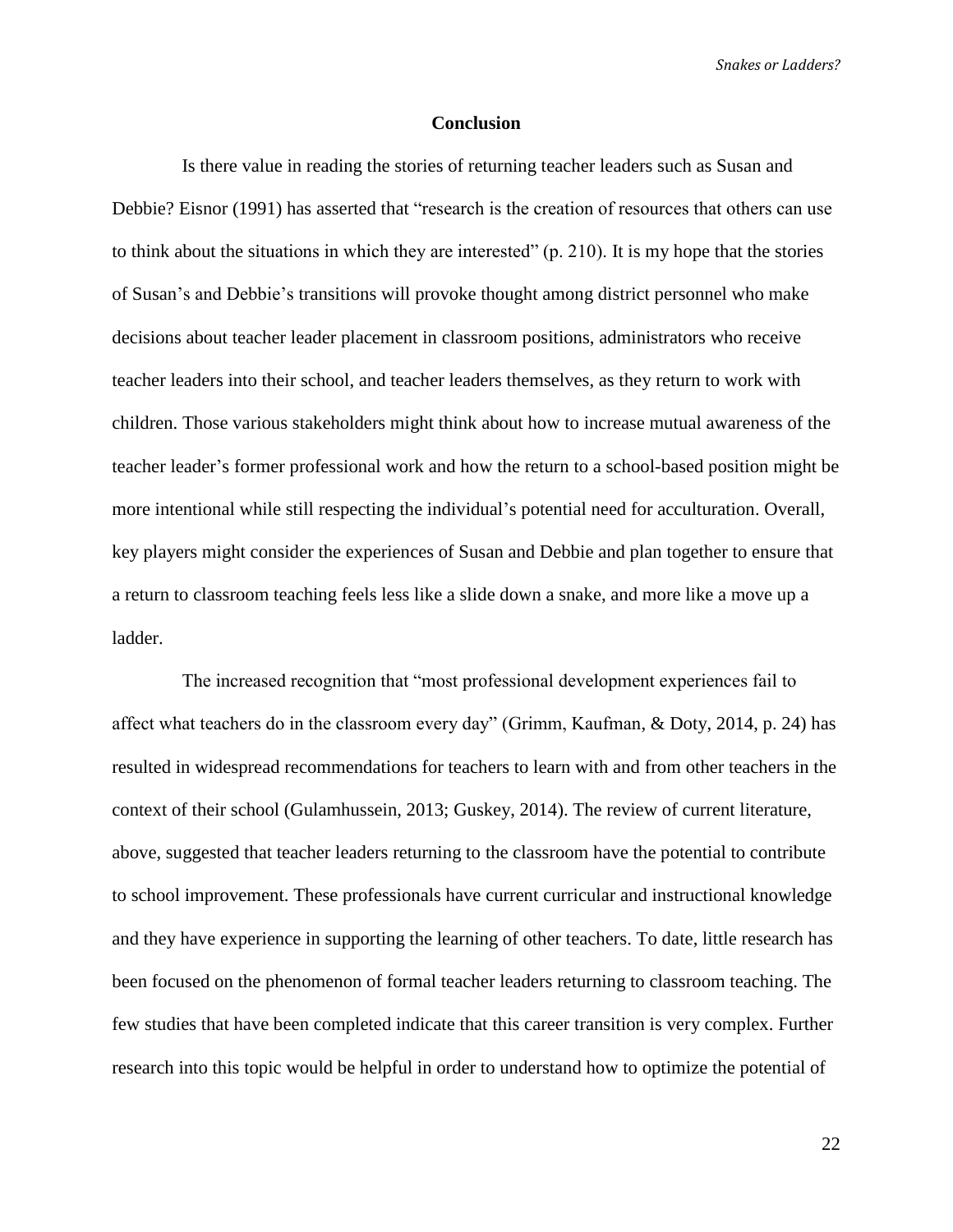these teacher leaders in student and school improvement. It would be interesting to find out if knowing in advance about the possible sources of stress would have a positive impact on the returning teacher's experience. It would also be informative to explore the points of view of school administrators who receive these teachers into their schools and of other teachers who work alongside them. Such studies would contribute to our understanding of how to optimize the resource represented by formal teacher leaders who return to classroom teaching.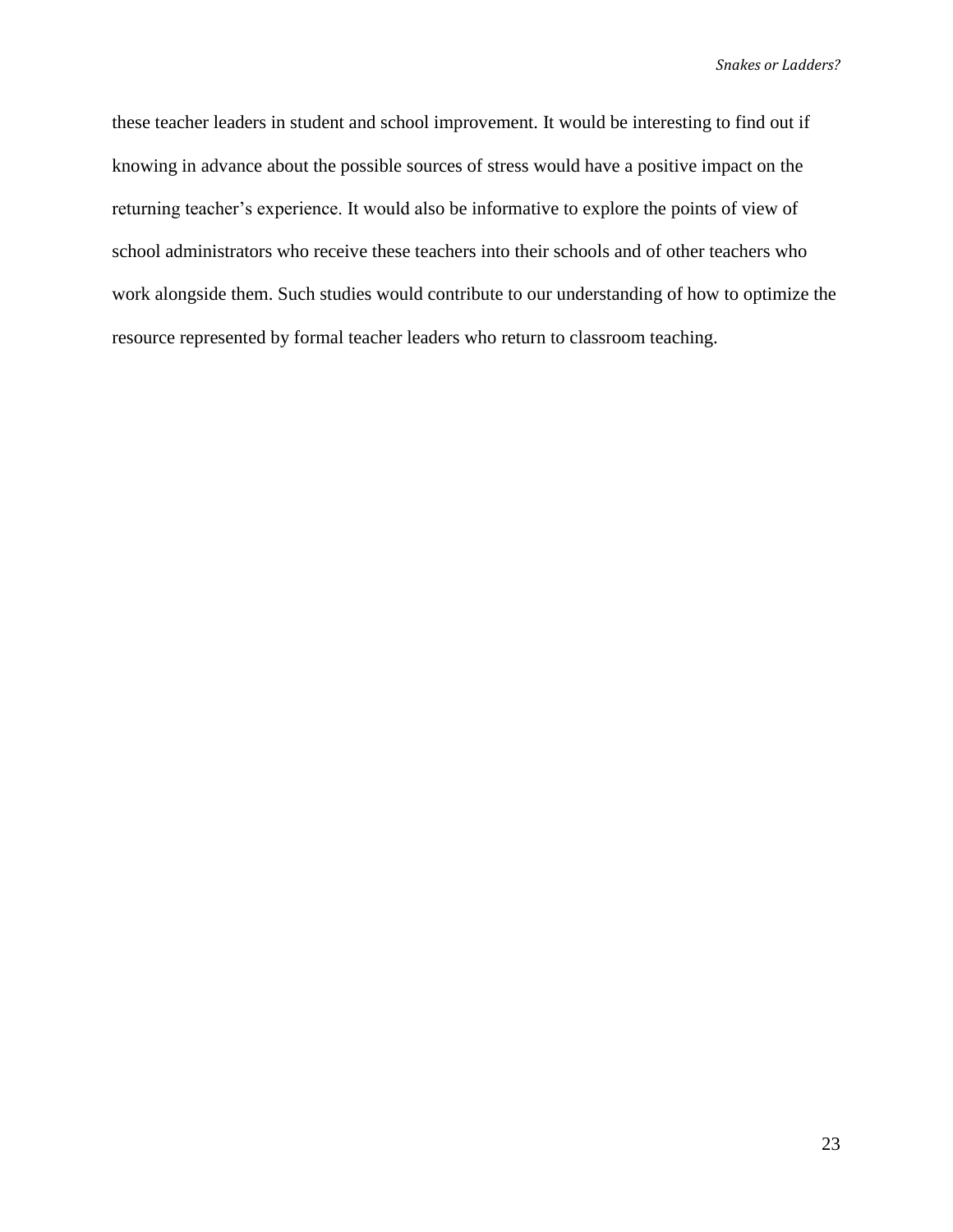### **References**

- Akert, N., & Martin, B. N. (2012). The role of teacher leaders in school improvement through the perceptions of principals and teachers. *International Journal of Education*, *4*, 284**–** 299.
- Angelle, P. S., & Schmid, J. B. (2007). School structure and the identity of teacher leaders: Perspectives of principals and teachers. *Journal of School Leadership*, *17*, 771**–**799.
- Barnett, B. (2013). Teacherpreneurs: A bold brand of teacher leadership for  $21<sup>st</sup>$ -century teaching and learning. *Science*, *340*(6130), 309–310
- Berg, J. H., Charner-Laird, M., Fiarman, S. E., Jones, A., Qazilbash, E. K., & Johnson, S. M. (2005, April). *Cracking the mold: How second-stage teachers experience their differentiated roles.* Paper presented at the annual conference of the American Educational Research Association, Montreal, Canada.
- Berry, B., Daughtrey, A., & Wieder, A. (2010). *Teacher leadership: Leading the way to effective teaching and learning*. Chapel Hill, NC: Center for Teaching Quality. Retrieved from ERIC database. (ED509719)
- Birky, V. D., Shelton, M., & Headley, S. (2006). An administrator's challenge: Encouraging teachers to be leaders. *National Association of Secondary Schools Bulletin*, *90*(2), 87– 101.
- Busher, H., Hammersley-Fletcher, L., & Turner, C. (2007). Making sense of middle leadership: Community, power and practice. *School Leadership and Management*, *27*, 405–422.
- Crafton, L., & Kaiser, E. (2011). The language of collaboration: Dialogue and identity in teacher professional development. *Improving Schools*, *14*, 104**–**116.
- Crowther, F., Ferguson, M, & Hann, L. (2009). *Developing teacher leaders: How teacher leadership enhances school success* (2nd ed.). Thousand Oaks, CA: Corwin.
- Donaldson, M. L., Johnson, S. M., Kirkpatrick, C., Marinell, W., Steele, J., & Szczesiul, S. (2008). Angling for access, bartering for change: How second-stage teachers experience differentiated roles in schools. *Teachers College Record*, *110*, 1088–1114.
- Eisnor, E. (1991). *The enlightened eye: Qualitative inquiry and the enhancement of educational practice*. New York: MacMillan.
- Fiarman, S. (2007, April). *It's hard to go back: Career decisions of second-stage teacher leaders*. Paper presented at the annual conference of the American Educational Research Association, Chicago.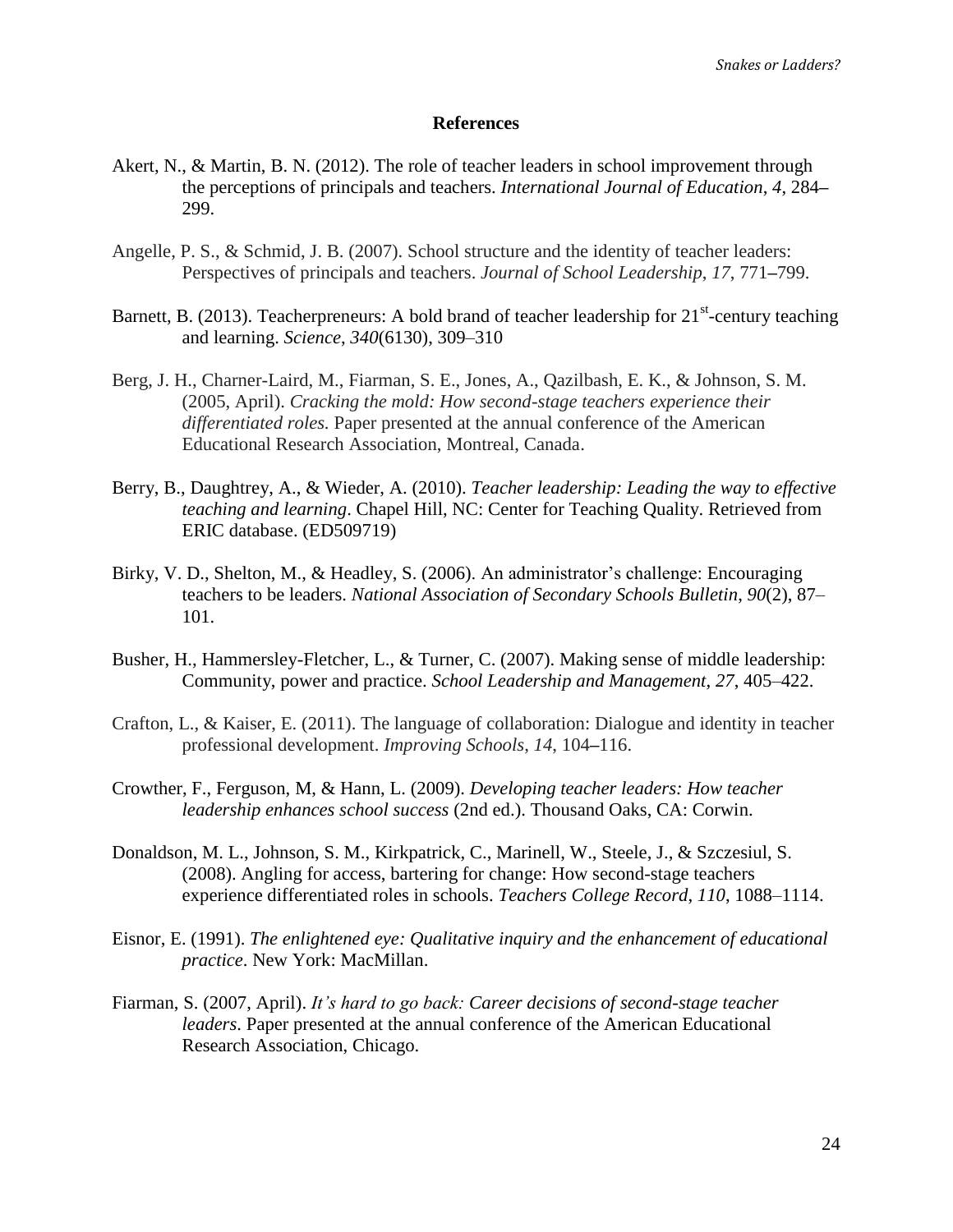- Fitzgerald, T., & Gunter, H. M. (2008). Contesting the orthodoxy of teacher leadership. *International Journal of Leadership in Education*, *11*, 331–340.
- Gigante, N. A., & Firestone, W. A. (2008). Administrative support and teacher leadership in schools implementing reform. *Journal of Educational Administration*, *46*, 302–331.
- Grimm, E. D., Kaufman, T., & Doty, D. (2014). Rethinking classroom observation. *Educational Leadership, 71*(8), 24–29.
- Grodzki, J. (2011). Role identity: At the intersection of organizational socialization and individual sensemaking of new principals and vice-principals. *Canadian Journal of Educational Administration and Policy*, *127*, 1–47*.*
- Grogan, M., & Shakeshaft, C. (2013). A new way: Diverse collective leadership. In M. Grogan (Ed.), *The Jossey-Bass reader on educational leadership* (3<sup>rd</sup> ed., pp. 111–130). San Francisco: John Wiley and Sons.
- Gulamhussein, A. (2013). *Teaching the teachers: Effective Professional development in an era of high stakes accountability*. Retrieved from the Center for Public Education website: http://www.centerforpubliceducation.org/Main-Menu/Staffingstudents/Teaching-the-Teachers-Effective-Professional-Development-in-an-Era-of-High-Stakes-Accountability
- Guskey, T. (2014). Planning professional learning. *Educational Leadership*, *71*(8), 11–16.
- Harrison, C., & Killion, J. (2007). Ten roles for teacher leaders. *Educational Leadership*, *65*, 74**–** 77.
- Joyce, B., & Calhoun, E. (2010). *Models of professional development: A celebration of educators.* Thousand Oaks, CA: Corwin.
- Lieberman, A., & Miller, L. (2004). *Teacher leadership*. San Francisco: Jossey-Bass.
- Lieberman, A., & Friedrich, L. (2007). Teachers, writers, leaders. *Educational Leadership*, *65*, 42–47.
- Lynch, J., & Ferguson, K. (2010). Reflections of elementary school literacy coaches on practice: Roles and perspectives. *Canadian Journal of Education*, *33*, 199–227.
- Mangin, M. M. (2005). Distributed leadership and the culture of schools: Teacher leaders' strategies for gaining access to classrooms. *Journal of School Leadership*, *15*, 456–484.
- Mangin, M., & Stoelinga, S. (2011). Peer? Expert? Teacher leaders struggle to gain trust while establishing their expertise. *Journal of Staff Development*, *32*(3), 48–51.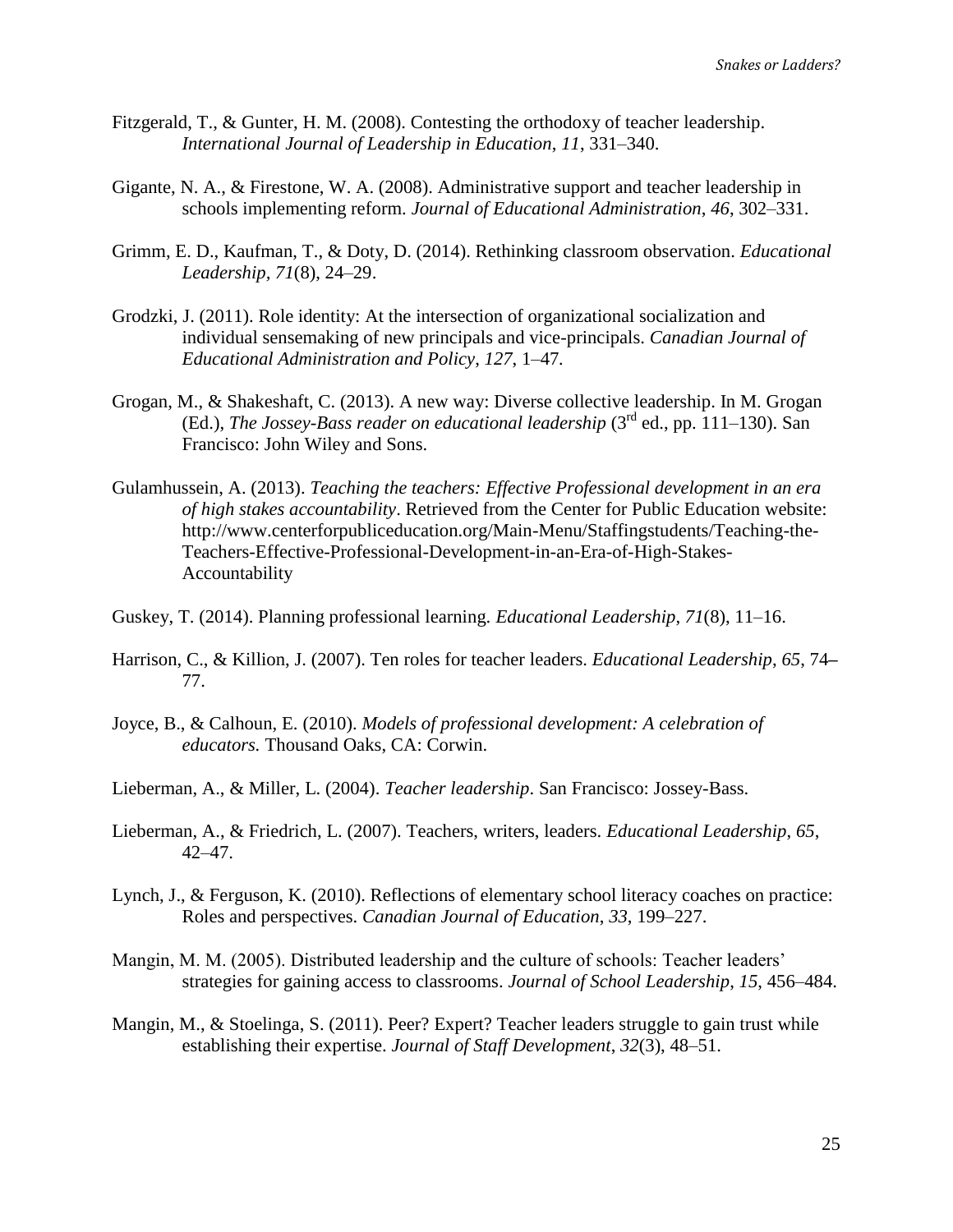- Merriam, S. B. (2009). *Qualitative research: A guide to design and implementation*. San Francisco: Jossey-Bass.
- Muijs, D., & Harris, A. (2003). Teacher leadership—Improvement through empowerment? An overview of the literature. *Educational Management Administration and Leadership*, *31*, 437–448.
- Muijs, D., & Harris, A. (2006). Teacher led school improvement: Teacher leadership in the UK. *Teaching and Teacher Education*, *22*, 961**–**972.
- Muijs, D., & Harris, A. (2007). Teacher leadership in (in)action: Three case studies of contrasting schools. *Educational Management Administration and Leadership*, *35*, 111–134.
- Munroe, E. (2010). *A study of a teacher leader going back to the classroom.* Retrieved from Rocky View Schools website: http://www.rockyview.ab.ca/home/professionallearning/research/research\_committee
- Munroe, E. (in press). Unanticipated tensions in returning to classroom teaching: One returning teacher leader's experience. *Journal of Educational Administration and Foundations*.
- Murphy, J. (2005). *Connecting teacher leadership and school improvement.* Thousand Oaks, CA: Corwin.
- Nelson, T. H., Deuel, A., Slavit, D., & Kennedy, A. (2010). Leading deep conversations in collaborative inquiry groups. *Clearing House*, *83*, 175–179.
- Owens, G. R. (2004). *Organizational behavior in education*: *Adaptive leadership and school reform* (8th ed.). Boston: Allyn and Bacon.
- Sandberg, S. (2013). *Lean in: Women, work, and the will to lead.* New York: Alfred A. Knopf.
- Schmoker, M. (2005). No turning back: The ironclad case for professional learning communities. In R. DuFour, R. Eaker, & R. DuFour (Eds.), *On common ground: The power of professional learning communities* (pp. 135–154). Bloomington, IN: Solution Tree.
- Schmidt, M. (2000). Role theory, emotions, and identity in the department headship of secondary schooling. *Teaching and Teacher Education*, *16*, 827–842.
- Stake, R. (2003). Case studies. In Denzin, N.K., & Lincoln, Y.S. (Eds.), *Strategies of qualitative*  inquiry (2<sup>nd</sup> ed., pp. 134–164). Thousand Oaks, CA: Sage.
- Smylie, M. A. (1999). Teacher stress in a time of reform. In R. Vandenberghe & A. M. Huberman (Eds.), *Understanding and preventing teacher burnout: A sourcebook of international research and practice* (pp. 59–85)*.* Cambridge, UK: Cambridge University Press.